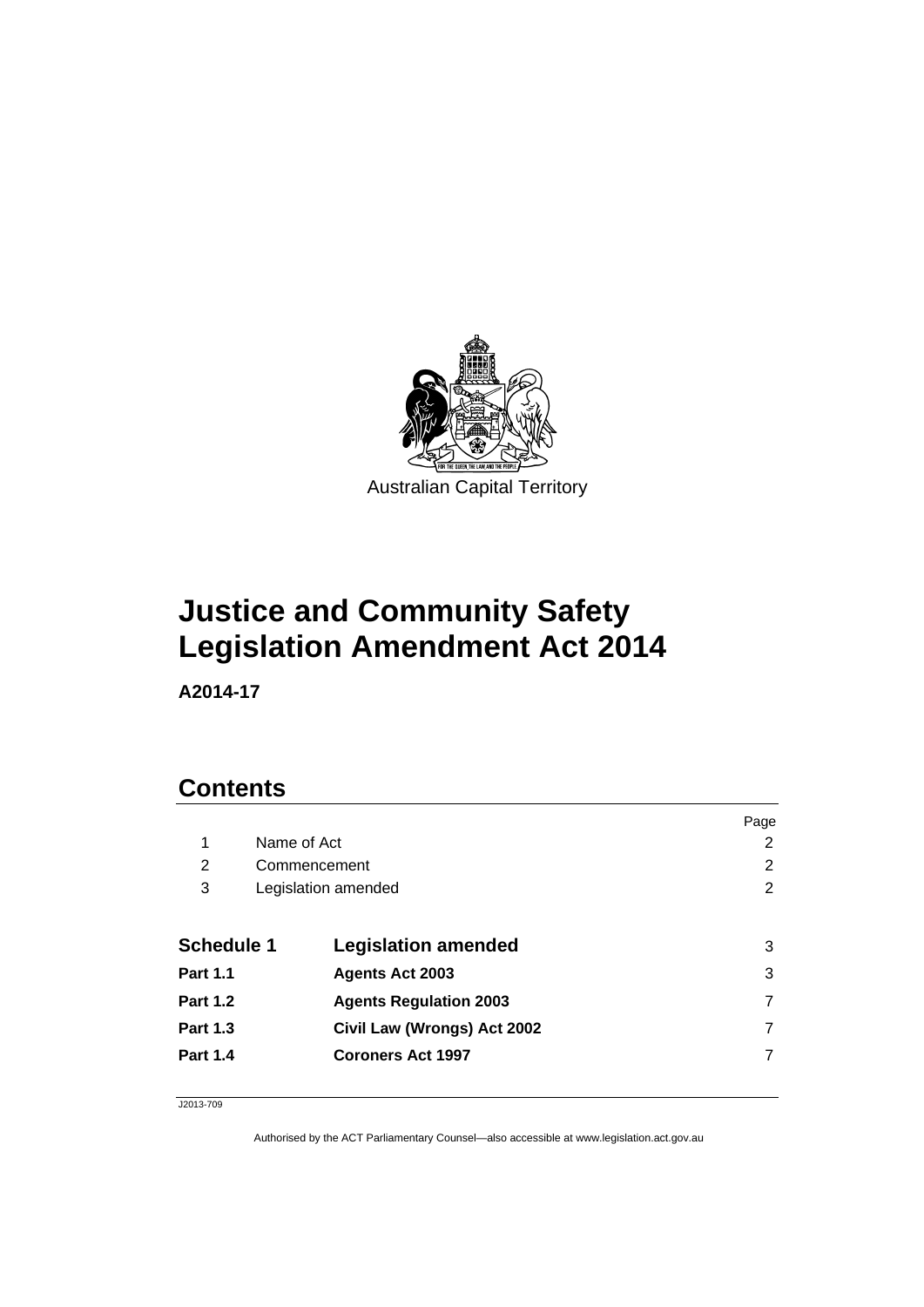#### **Contents**

#### Page

| <b>Part 1.5</b> | <b>Director of Public Prosecutions Act 1990</b> | 10 |
|-----------------|-------------------------------------------------|----|
| <b>Part 1.6</b> | <b>Family Provision Act 1969</b>                | 10 |
| <b>Part 1.7</b> | <b>Legal Profession Act 2006</b>                | 10 |
| <b>Part 1.8</b> | <b>Legal Profession Regulation 2007</b>         | 31 |
| <b>Part 1.9</b> | <b>Public Trustee Act 1985</b>                  | 33 |
| Part 1.10       | <b>Workers Compensation Act 1951</b>            | 34 |

A2014-17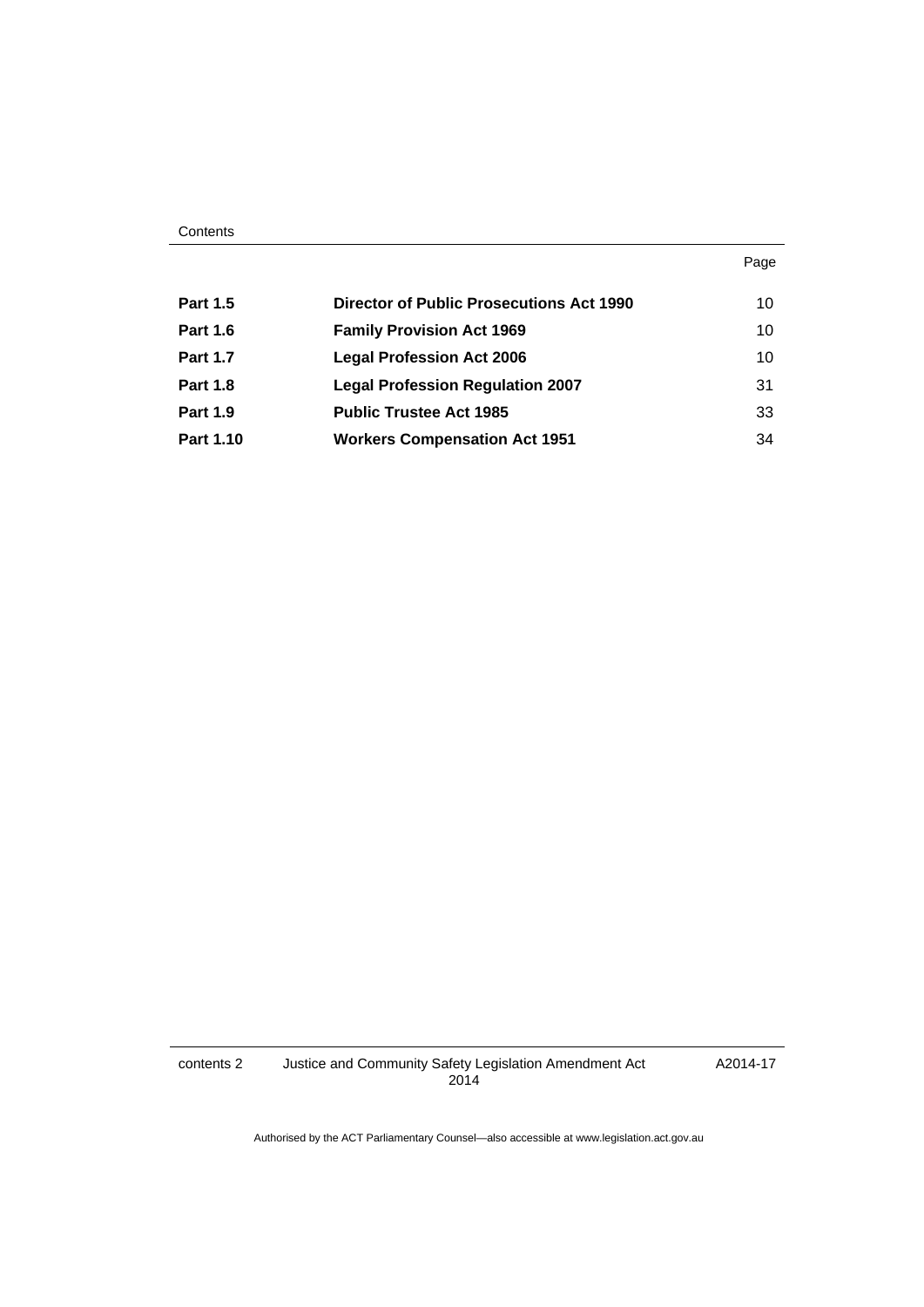

# **Justice and Community Safety Legislation Amendment Act 2014**

**A2014-17** 

Ī

An Act to amend legislation about justice and community safety

The Legislative Assembly for the Australian Capital Territory enacts as follows:

J2013-709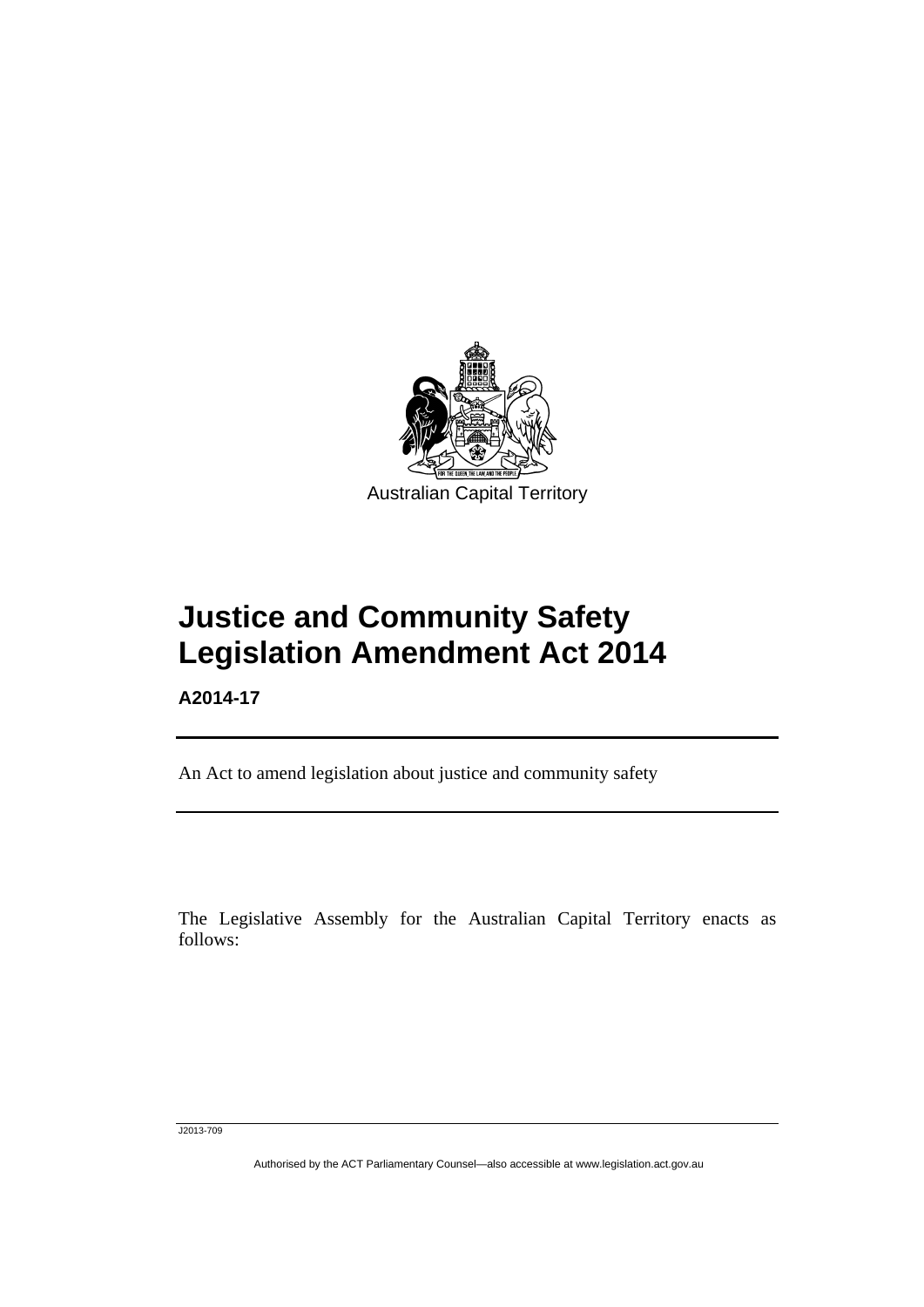<span id="page-3-2"></span><span id="page-3-1"></span><span id="page-3-0"></span>

|                |     | <b>Name of Act</b>                                                                                                                                                                             |
|----------------|-----|------------------------------------------------------------------------------------------------------------------------------------------------------------------------------------------------|
|                |     | This Act is the Justice and Community Safety Legislation<br>Amendment Act 2014.                                                                                                                |
| $\overline{2}$ |     | <b>Commencement</b>                                                                                                                                                                            |
|                | (1) | This Act (other than the following provisions) commences on the<br>day after this Act's notification day:                                                                                      |
|                |     | schedule 1, part 1.1 (Agents Act 2003);<br>(a)                                                                                                                                                 |
|                |     | (b)<br>schedule 1, part 1.2 (Agents Regulation 2003);                                                                                                                                          |
|                |     | schedule 1, part 1.3 (Civil Law (Wrongs) Act 2002);<br>(c)                                                                                                                                     |
|                |     | (d)<br>schedule 1, part 1.7 (Legal Profession Act 2006);                                                                                                                                       |
|                |     | schedule 1, part 1.8 (Legal Profession Regulation 2007);<br>(e)                                                                                                                                |
|                |     | schedule 1, part 1.10 (Workers Compensation Act 1951).<br>(f)                                                                                                                                  |
|                |     | <b>Note</b><br>The naming and commencement provisions automatically commence on<br>the notification day (see Legislation Act, s 75 (1)).                                                       |
|                | (2) | Schedule 1, part 1.1 and part 1.2 commence on 1 July 2014.                                                                                                                                     |
|                | (3) | Schedule 1, part 1.7 and part 1.8 commence 30 days after this Act's<br>notification day.                                                                                                       |
|                | (4) | Schedule 1, part 1.3 and part 1.10 are taken to have commenced<br>immediately after the commencement of the<br><i>Statute</i><br>Law<br>Amendment Act 2013 (No 2), schedule 3, amendment 3.28. |
| $\mathbf{3}$   |     | <b>Legislation amended</b>                                                                                                                                                                     |
|                |     | This Act amends the legislation mentioned in schedule 1.                                                                                                                                       |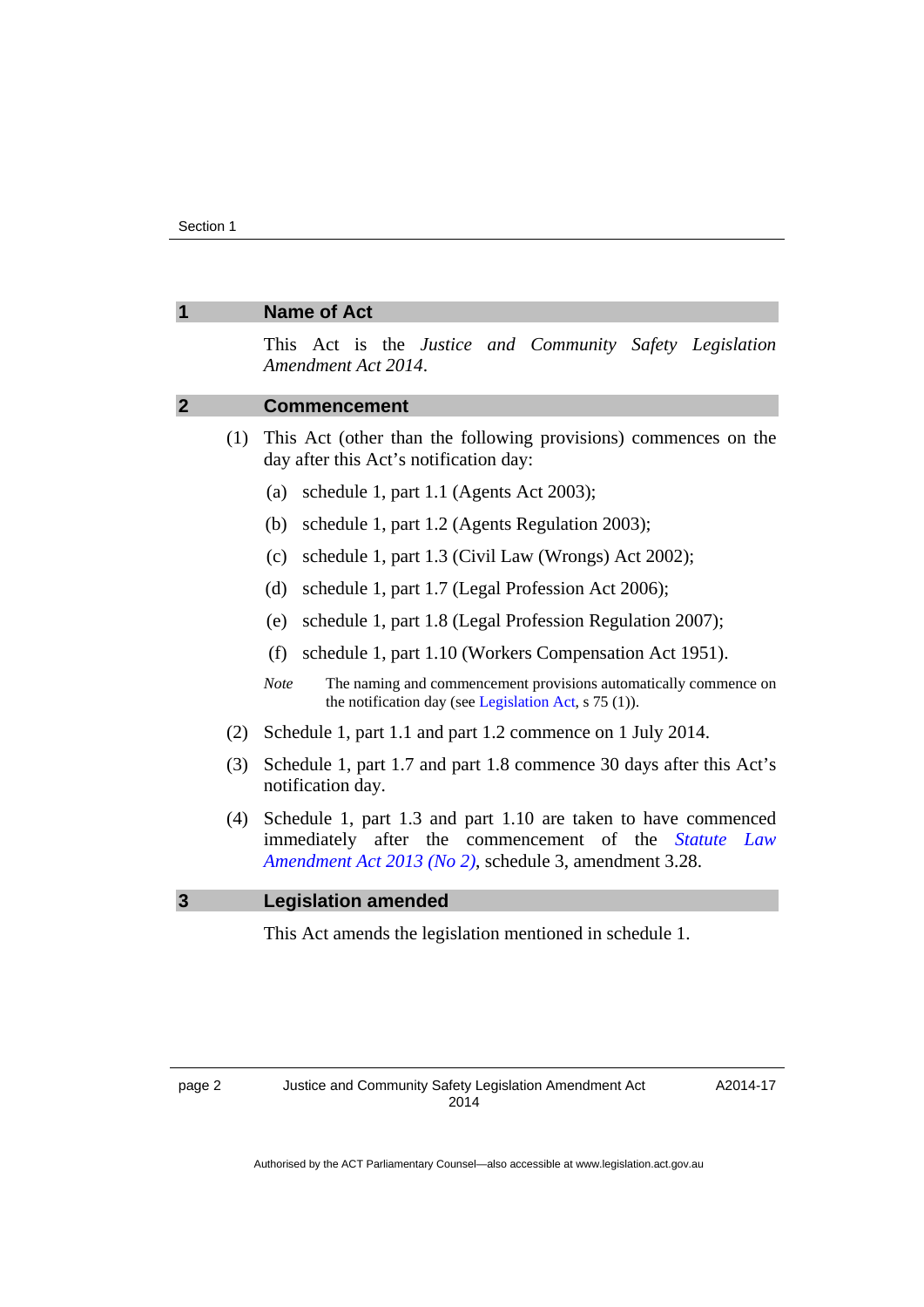# <span id="page-4-0"></span>**Schedule 1 Legislation amended**

(see s 3)

# **Part 1.1 Agents Act 2003**

<span id="page-4-1"></span>

| [1.1]   |     | <b>Section 11</b>                                           |
|---------|-----|-------------------------------------------------------------|
|         |     | omit                                                        |
|         |     |                                                             |
| [1.2]   |     | Section 13 (d)                                              |
|         |     | omit                                                        |
|         |     |                                                             |
| [1.3]   |     | <b>Section 21</b>                                           |
|         |     | omit                                                        |
|         |     |                                                             |
| [1.4]   |     | Section 24 (1) (d)                                          |
|         |     | omit                                                        |
|         |     |                                                             |
| [1.5]   |     | <b>Section 24 (4)</b>                                       |
|         |     | omit                                                        |
|         |     |                                                             |
| $[1.6]$ |     | <b>Section 26</b>                                           |
|         |     | omit                                                        |
|         |     |                                                             |
| [1.7]   |     | Section 41 (1) (e)                                          |
|         |     | omit                                                        |
|         |     |                                                             |
| [1.8]   |     | Section 70 (4)                                              |
|         |     | substitute                                                  |
|         |     |                                                             |
|         | (4) | This section does not apply to a licensed employment agent. |
|         |     |                                                             |

A2014-17 Justice and Community Safety Legislation Amendment Act 2014 page 3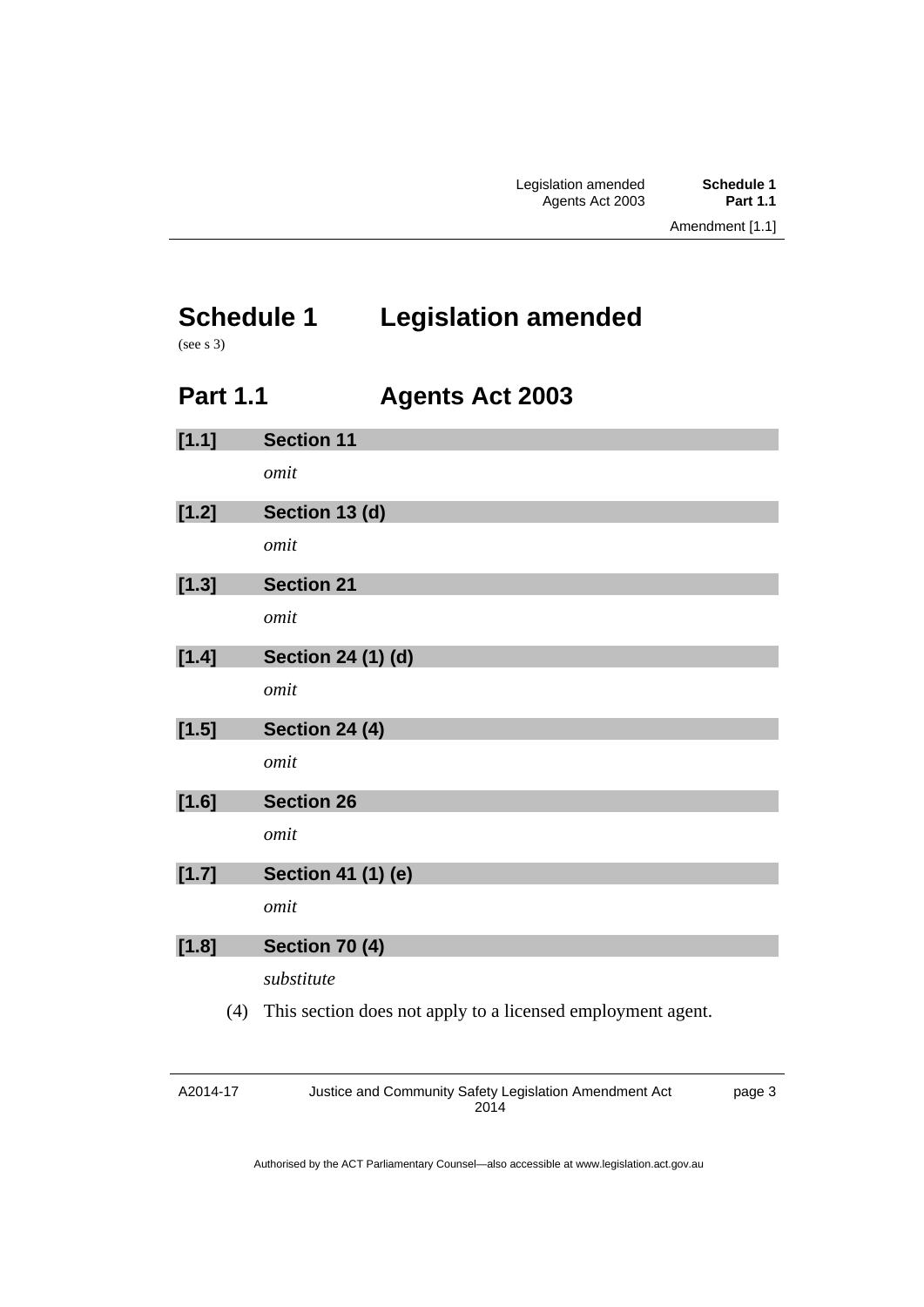**Schedule 1** Legislation amended<br> **Part 1.1** Agents Act 2003 Agents Act 2003 Amendment [1.9]

## **[1.9] Division 5.7**

*omit* 

## **[1.10] Section 130 (1)**

*omit* 

a travel agent or

## **[1.11] New part 21**

*insert* 

# **Part 21 Transitional—Justice and Community Safety Legislation Amendment Act 2014**

## **223 Definitions—pt 21**

In this part:

*compensation scheme* means the compensation scheme under the travel agents trust deed.

*repeal day* means 1 July 2014.

*transition period* means the period starting on the repeal day and ending on the termination date of the compensation scheme under the travel agents trust deed.

*travel agents trust deed* means the Travel Compensation Fund Substitution Trust Deed that came into force on 1 July 2013, as amended from time to time.

A2014-17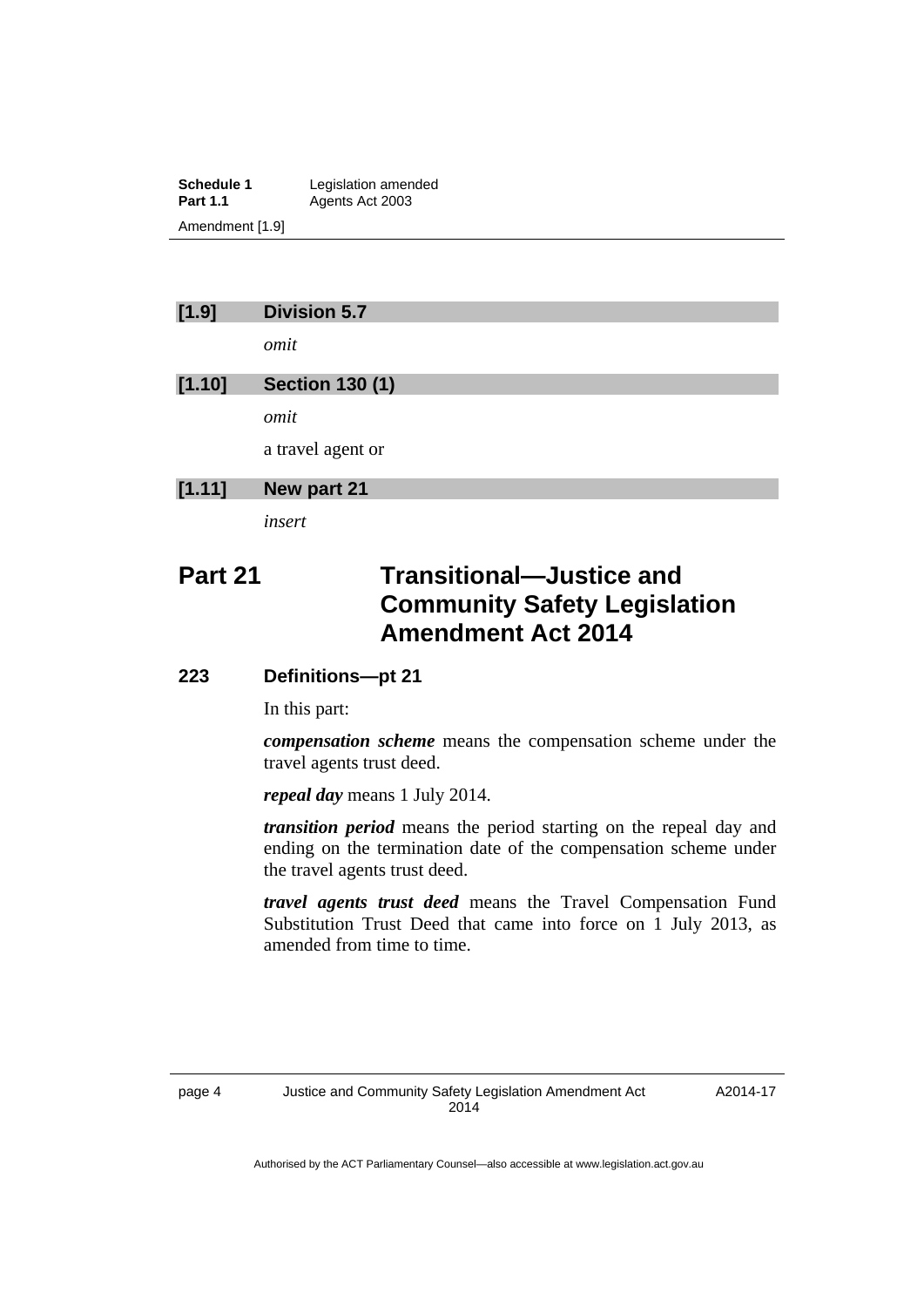## **224 Continued provision for travel agents board of trustees**

Despite their repeal, the following provisions continue to apply until the end of the transition period in relation to anything that happened before the repeal day:

- (a) section 93 (Legal action by travel agents board of trustees);
- (b) section 94 (Rights of travel agents board of trustees).

## **225 Certain review rights preserved**

- (1) This section applies if a person has a right of appeal under the travel agents trust deed against a decision of the board of trustees made before the end of the transition period.
- (2) The person may apply to the ACAT for review of the decision.

## **226 Transitional regulations**

- (1) A regulation may prescribe transitional matters necessary or convenient to be prescribed because of the enactment of the *Justice and Community Safety Legislation Amendment Act 2014*.
- (2) A regulation may modify this part (including in relation to another territory law) to make provision in relation to anything that, in the Executive's opinion, is not, or is not adequately or appropriately, dealt with in this part.
- (3) A regulation under subsection (2) has effect despite anything elsewhere in this Act or another territory law.

## **227 Expiry—pt 21**

This part expires on 31 December 2015.

*Note* Transitional provisions are kept in the Act for a limited time. A transitional provision is repealed on its expiry but continues to have effect after its repeal (see [Legislation Act,](http://www.legislation.act.gov.au/a/2001-14) s 88).

A2014-17

Justice and Community Safety Legislation Amendment Act 2014

page 5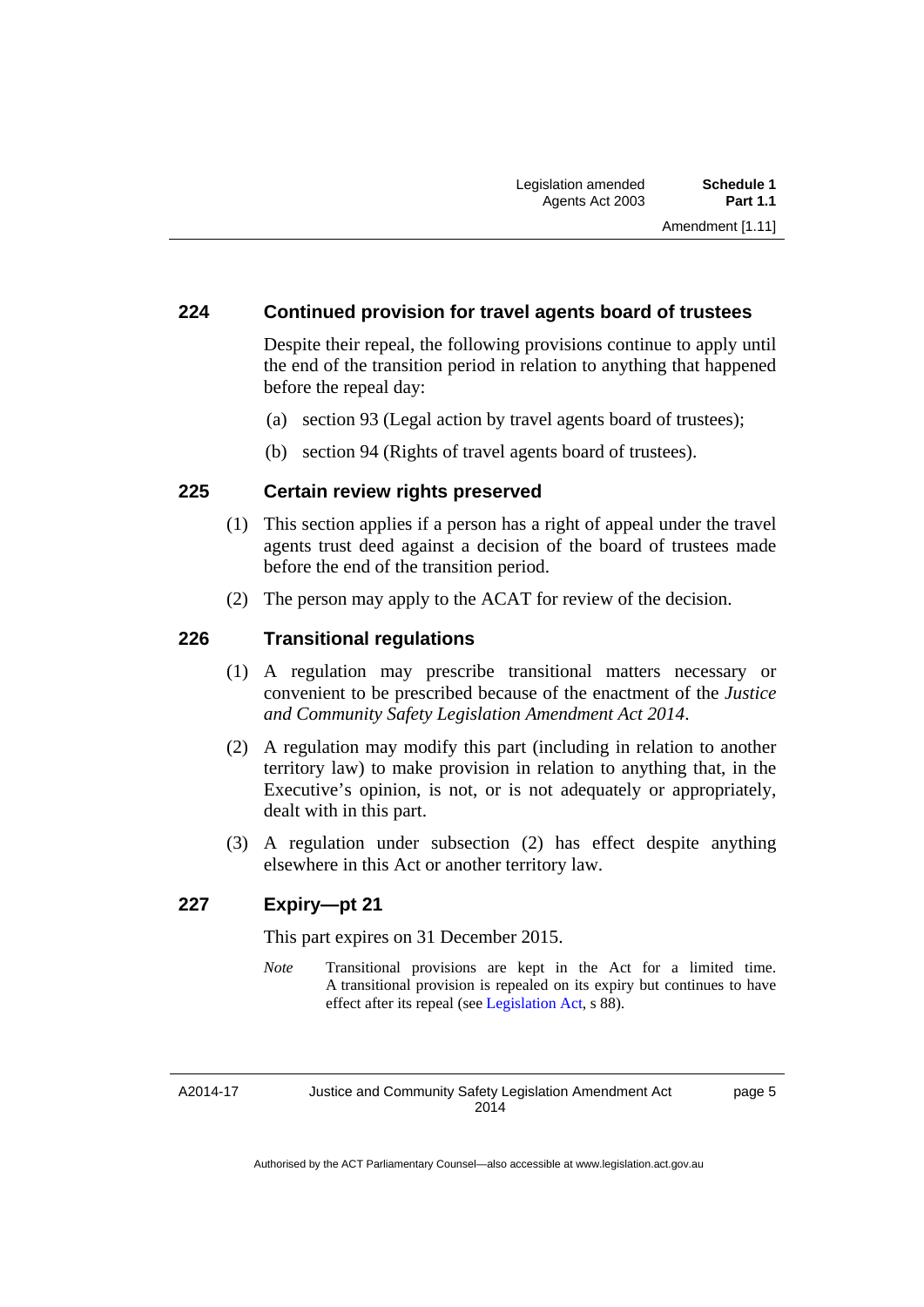**Schedule 1** Legislation amended<br> **Part 1.1** Agents Act 2003 Agents Act 2003 Amendment [1.12]

## **[1.12] Dictionary, definition of** *agent***, subparagraph (v)**

*omit* 

- **[1.13] Dictionary, definition of** *agents licence***, paragraph (e)**  *omit*
- **[1.14] Dictionary, definition of** *carries on business as***, paragraph (e)**

*omit* 

**[1.15] Dictionary, definitions of** *compensation scheme***,**  *compensation scheme participant* **and** *employee condition* 

*omit* 

## **[1.16] Dictionary, definition of** *kind of licence***, paragraph (e)**  *omit*

## **[1.17] Dictionary**

- *omit the definitions of*
- *licensed travel agent*
- *travel agents board of trustees*

*travel agent service*

*travel agents trust deed*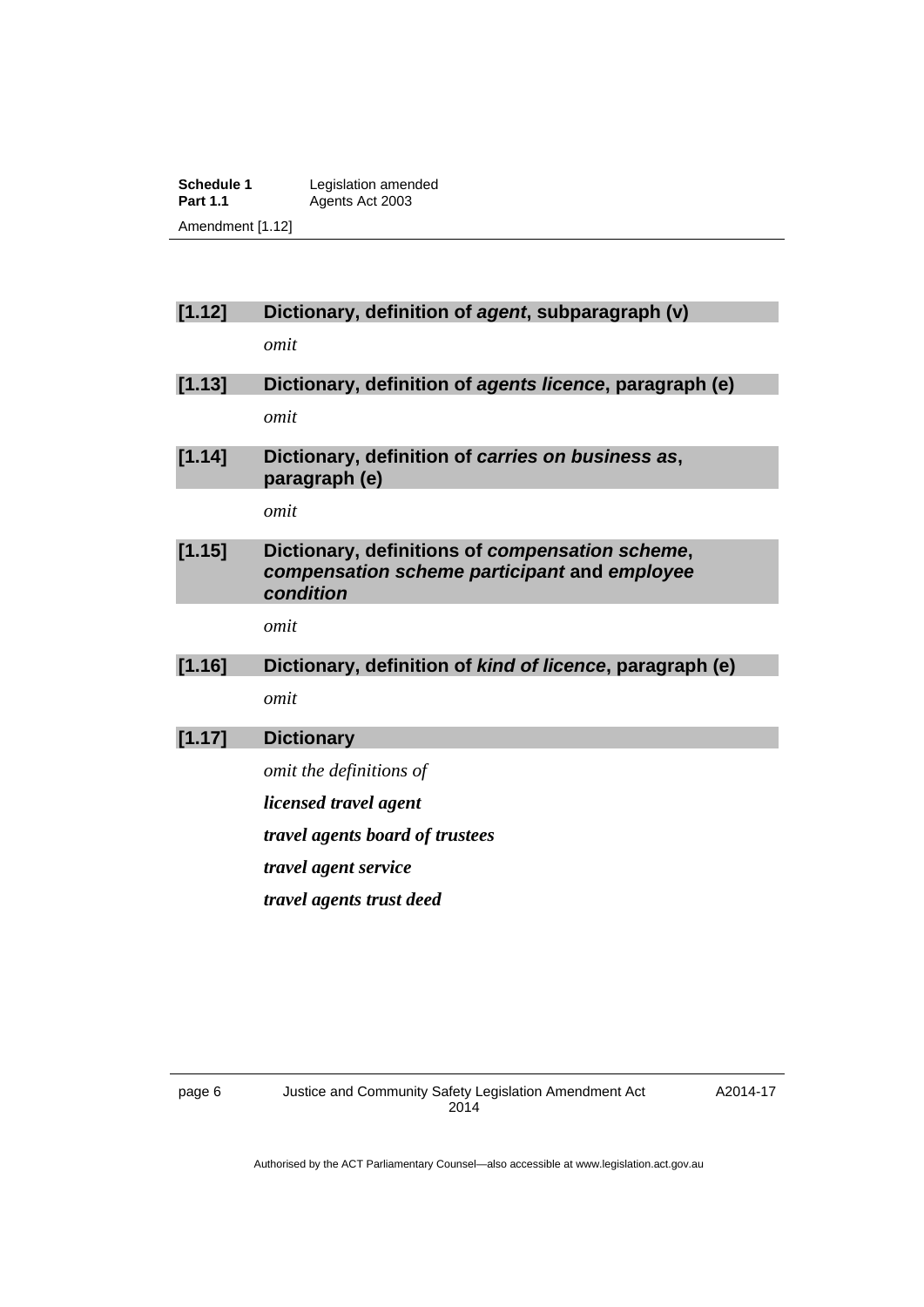# <span id="page-8-0"></span>**Part 1.2 Agents Regulation 2003**

## **[1.18] Sections 5A and 5B**

*omit* 

## **[1.19] Section 6 (6)**

*omit* 

# <span id="page-8-1"></span>**Part 1.3 Civil Law (Wrongs) Act 2002**

## **[1.20] Section 98 (3), definition of** *average weekly earnings***, paragraph (a)**

*omit* 

employees average weekly

*substitute* 

males

# <span id="page-8-2"></span>**Part 1.4 Coroners Act 1997**

## **[1.21] Sections 15 and 16**

*substitute* 

## **15 Control and release of body of deceased**

- (1) This section applies if—
	- (a) a death happens in relation to which a coroner is required to hold an inquest; and
	- (b) the body of the deceased is in the ACT.

A2014-17

Justice and Community Safety Legislation Amendment Act 2014

page 7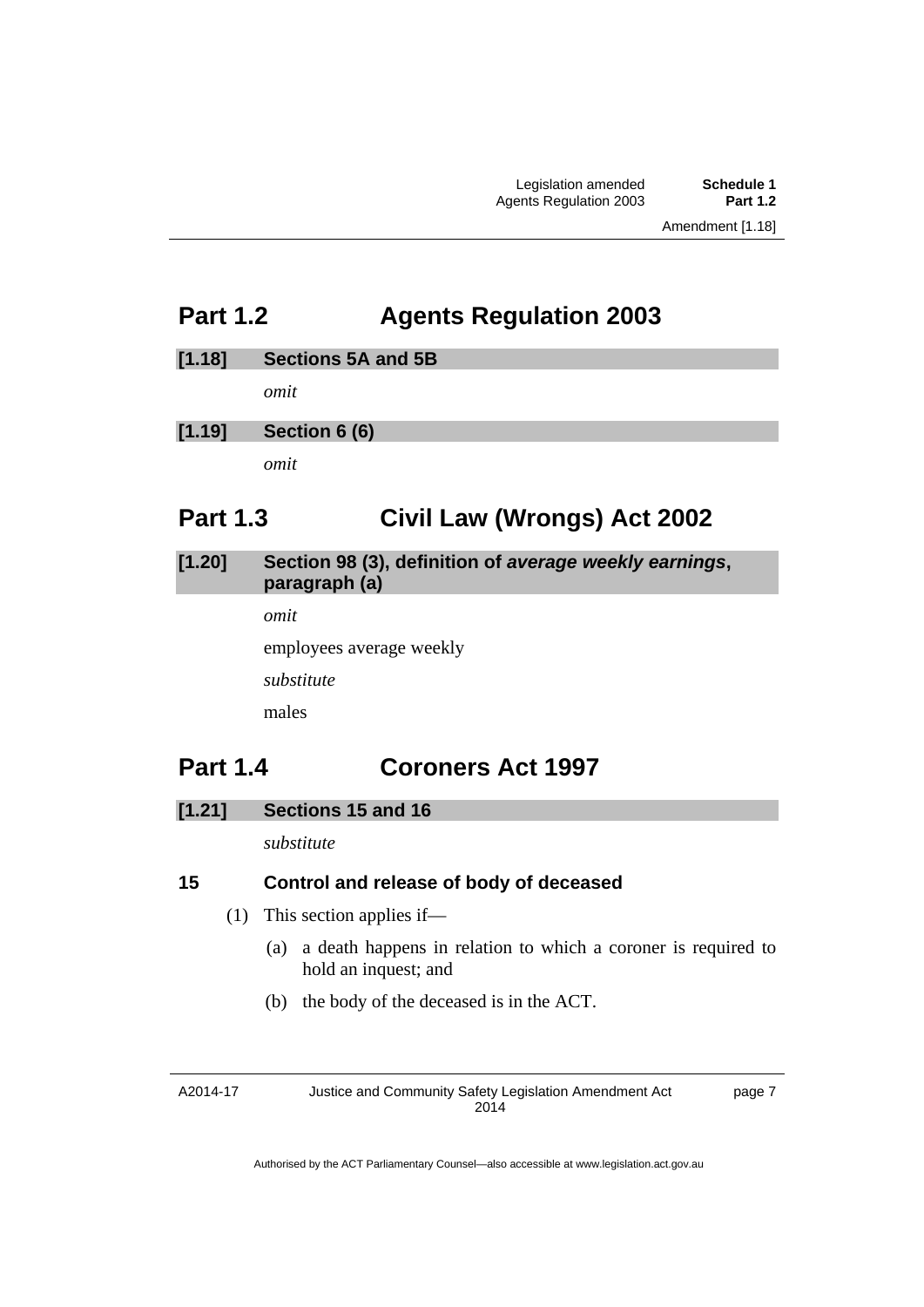| Schedule 1       | Legislation amended |
|------------------|---------------------|
| <b>Part 1.4</b>  | Coroners Act 1997   |
| Amendment [1.22] |                     |

- (2) A coroner has control of the body of the deceased until a certificate authorising its release is given under subsection (3).
- (3) A coroner may give a certificate authorising the release of the body of the deceased if satisfied there is no reason why the body should not be buried, cremated, or taken out of the ACT for burial or cremation.
- (4) A deputy coroner may not give a certificate under subsection (3).

## **[1.22] Section 102**

*substitute* 

## **102 Annual report of court**

- (1) The Chief Coroner must give a report relating to the activities of the court during each financial year to the Attorney-General for presentation to the Legislative Assembly.
- (2) The report must include particulars of—
	- (a) reports prepared by coroners into deaths in custody and findings contained in the reports; and
	- (b) notices given under section 34A (3) (Decision not to conduct hearing); and
	- (c) recommendations made under section 57 (3) (Report after inquest or inquiry); and
	- (d) responses of agencies under section 76 (Response to reports) including correspondence about the responses.
- (3) The Chief Coroner must give the report to the Attorney-General as soon as practicable after the end of the financial year and, in any event, within 6 months after the end of the financial year.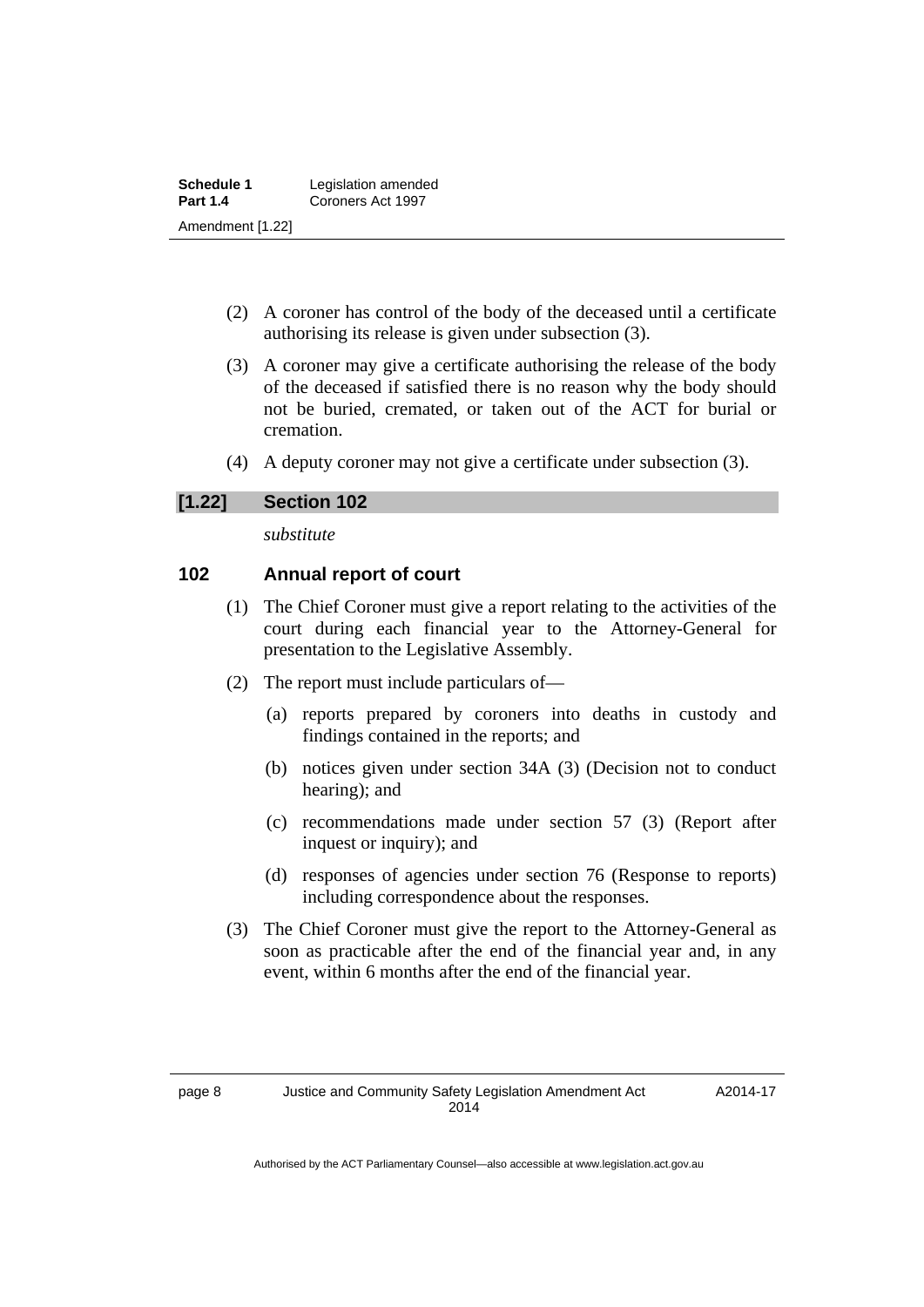- (4) If the Chief Coroner considers that it will not be reasonably practicable to comply with subsection (3), the Chief Coroner may within that period apply, in writing, to the Attorney-General for an extension of the period.
- (5) The application must include a statement of reasons for the extension.
- (6) The Attorney-General may give the extension (if any) the Attorney-General considers reasonable in the circumstances.
- (7) If the Attorney-General gives an extension, the Attorney-General must present to the Legislative Assembly, within 3 sitting days after the day the extension is given—
	- (a) a copy of the application given to the Attorney-General under subsection (4); and
	- (b) a statement by the Attorney-General stating the extension given and the Attorney-General's reasons for giving the extension.
- (8) The Attorney-General must present a copy of a report under this section to the Legislative Assembly within 6 sitting days after the day the Attorney-General receives the report.
- (9) If the Chief Magistrate fails to give a report to the Attorney-General in accordance with this section, the Chief Magistrate must give the Attorney-General a written statement explaining why the report was not given to the Attorney-General.
- (10) The statement must be given to the Attorney-General within 14 days after the end of the period within which the report was required to be given to the Attorney-General.
- (11) The Attorney-General must present a copy of the statement to the Legislative Assembly within 3 sitting days after the day the Attorney-General receives the statement.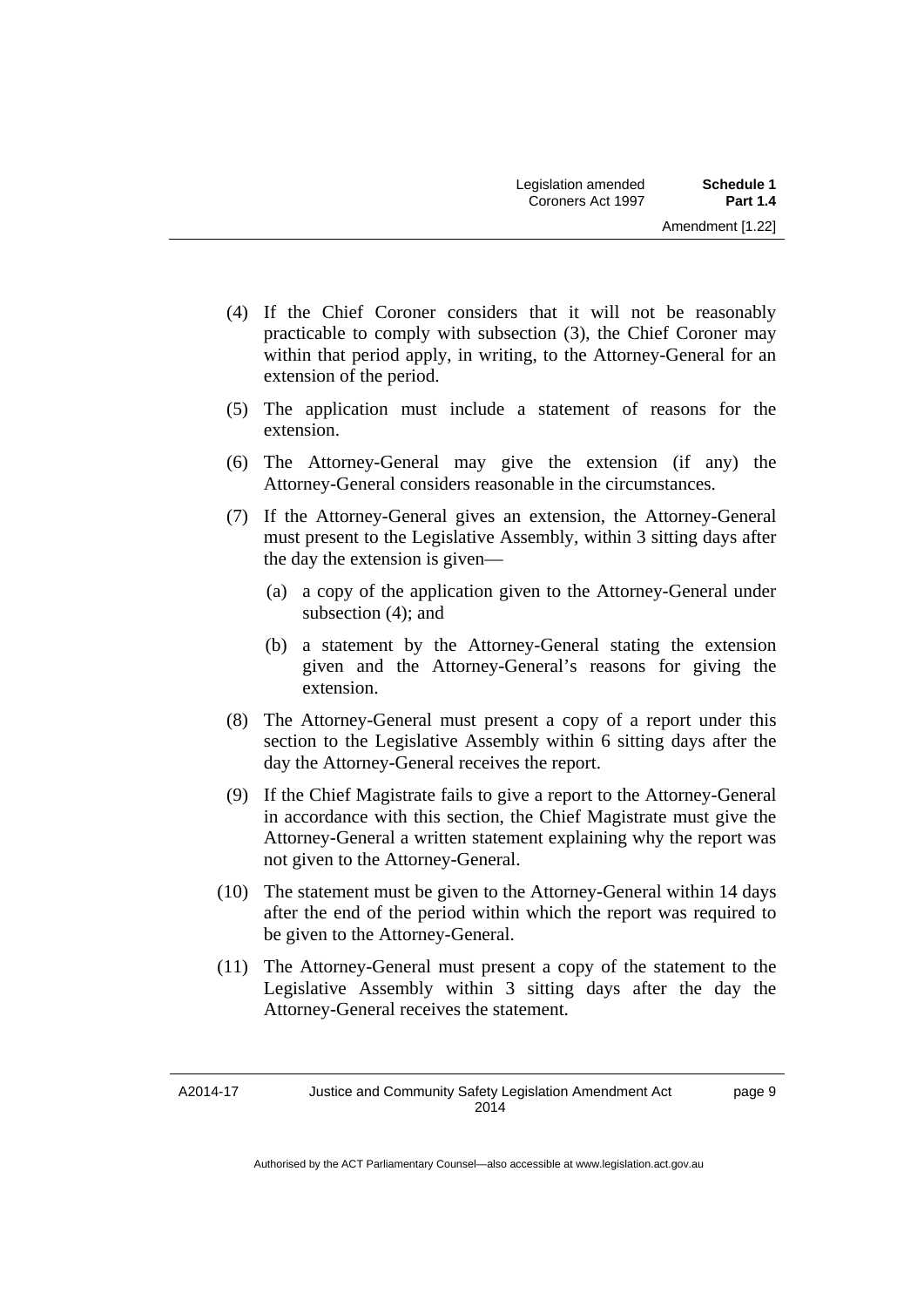# <span id="page-11-0"></span>**Part 1.5 Director of Public Prosecutions Act 1990**

## **[1.23] New section 6 (1) (ga)**

*insert* 

 (ga) conducting proceedings for applicants for orders under the *[Crimes \(Forensic Procedures\) Act 2000](http://www.legislation.act.gov.au/a/2000-61)*, part 2.5 (Forensic procedures on suspect by order of magistrate);

# <span id="page-11-1"></span>**Part 1.6 Family Provision Act 1969**

| $[1.24]$ | Section 9 (1) |
|----------|---------------|
|          | omit          |
|          | 12            |
|          | substitute    |
|          | 6             |
|          |               |

# <span id="page-11-2"></span>**Part 1.7 Legal Profession Act 2006**

| $[1.25]$<br><b>Section 35 (1)</b> |  |  |
|-----------------------------------|--|--|
|-----------------------------------|--|--|

*omit*  licensing body *substitute*  relevant council

page 10 Justice and Community Safety Legislation Amendment Act 2014

A2014-17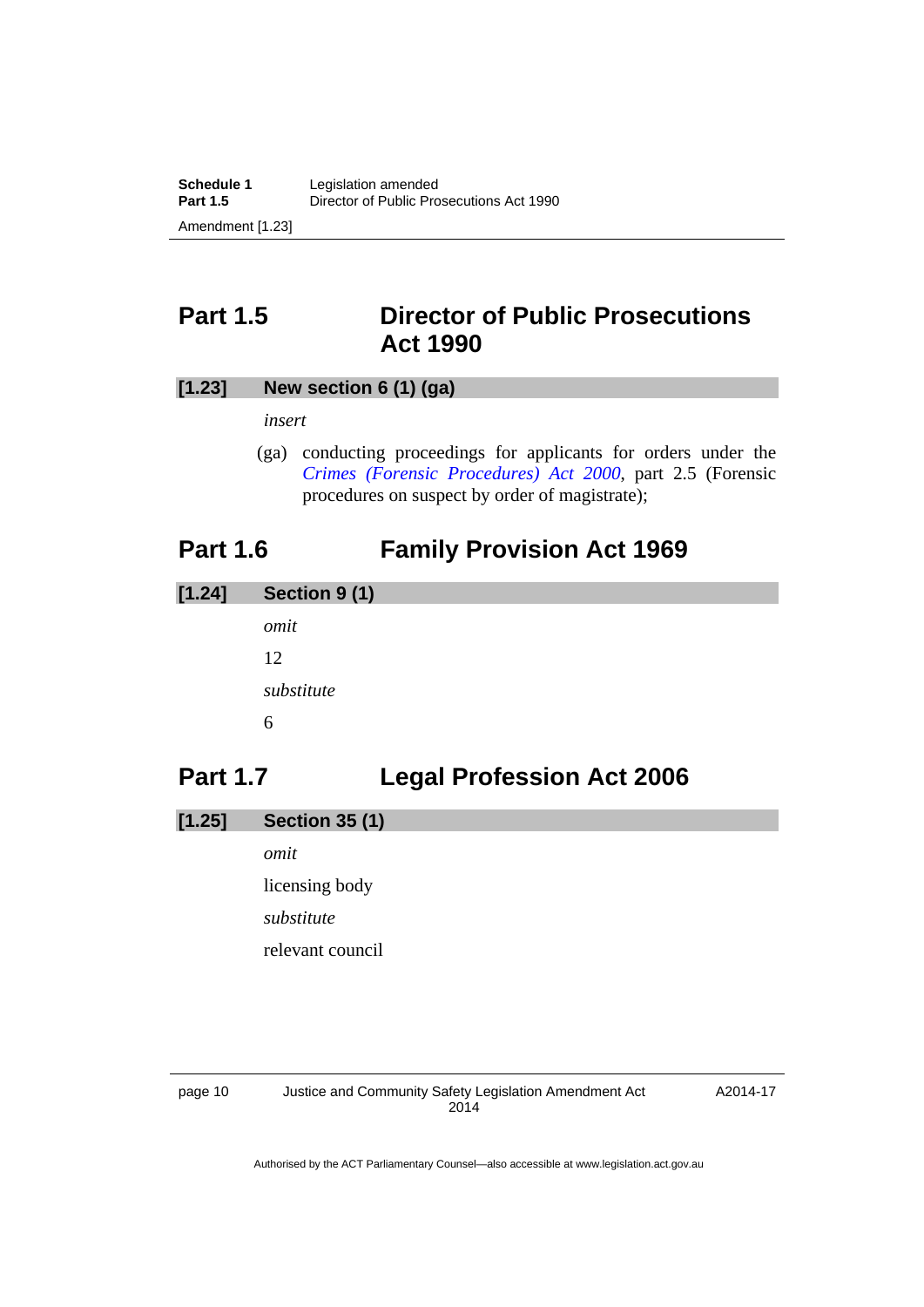| [1.26] | Section 36 (2) (f), note 2 |
|--------|----------------------------|
|        | omit                       |
| [1.27] | Section 36 (4), note       |
|        | omit                       |
|        | licensing body             |
|        | substitute                 |
|        | relevant council           |
| [1.28] | Section 37 (3) (a)         |
|        | omit                       |
|        | licensing body             |
|        | substitute                 |
|        | relevant council           |
|        |                            |
| [1.29] | <b>Section 38 (2)</b>      |
|        | omit                       |
|        | licensing body             |
|        | substitute                 |
|        | relevant council           |
| [1.30] | <b>Section 41</b>          |
|        | omit                       |
|        | licensing body             |
|        | substitute                 |
|        |                            |
|        | relevant council           |
|        |                            |

A2014-17

Justice and Community Safety Legislation Amendment Act 2014

page 11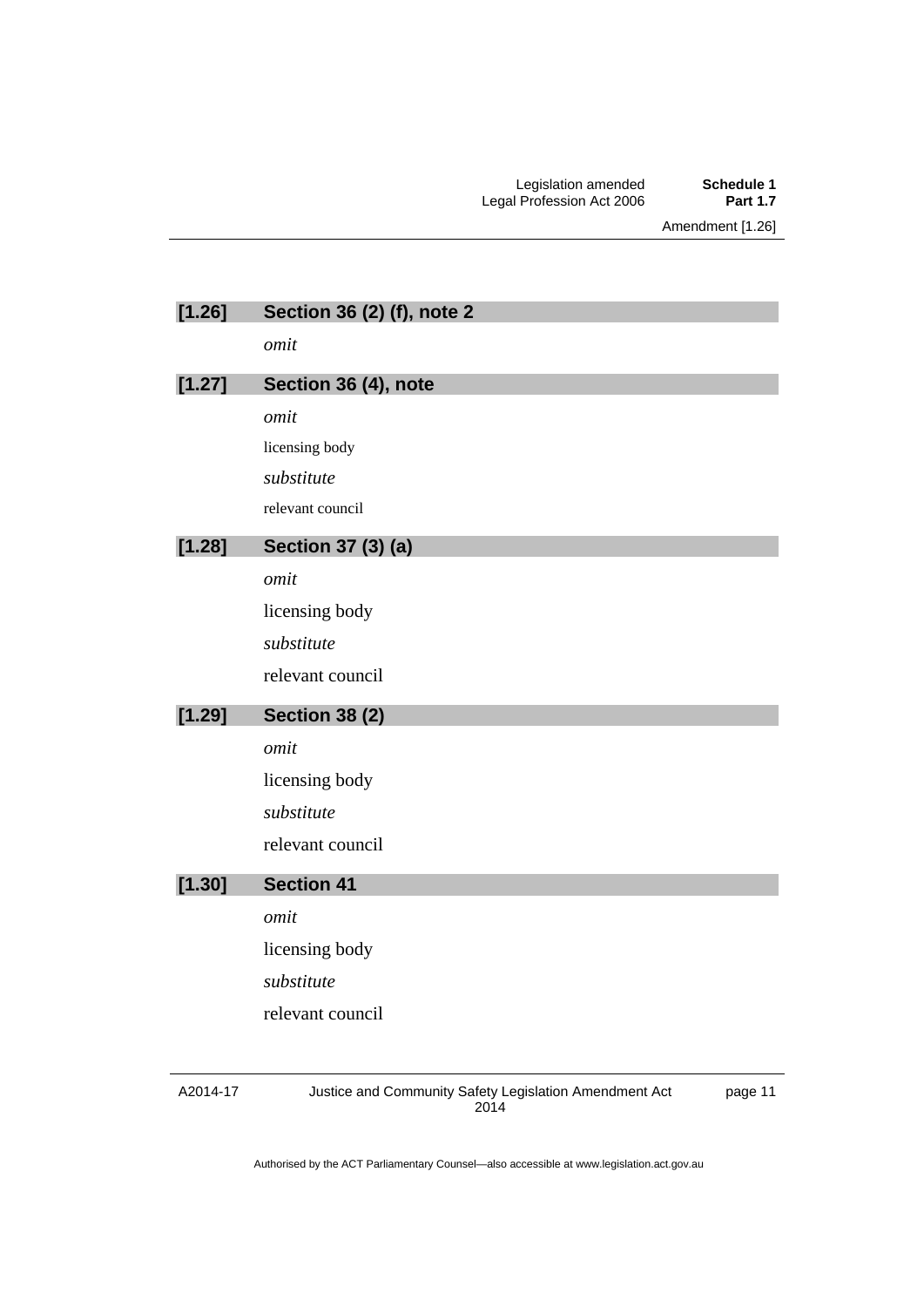**Schedule 1** Legislation amended<br> **Part 1.7** Legal Profession Act Legal Profession Act 2006 Amendment [1.31]

## **[1.31] Section 44 (1) to (5)**

*omit*  licensing body *substitute*  law society council

## **[1.32] Section 44 (5) (b)**

*omit* 

licensing body's

*substitute* 

law society council's

## **[1.33] Section 44 (6) to (8)**

*omit* 

licensing body

*substitute* 

law society council

## **[1.34] Section 45**

*substitute* 

## **45 Grant or renewal of barrister practising certificate**

- (1) The bar council must consider an application that has been made for the grant or renewal of a barrister practising certificate, and may—
	- (a) grant or renew the practising certificate; or

page 12 Justice and Community Safety Legislation Amendment Act 2014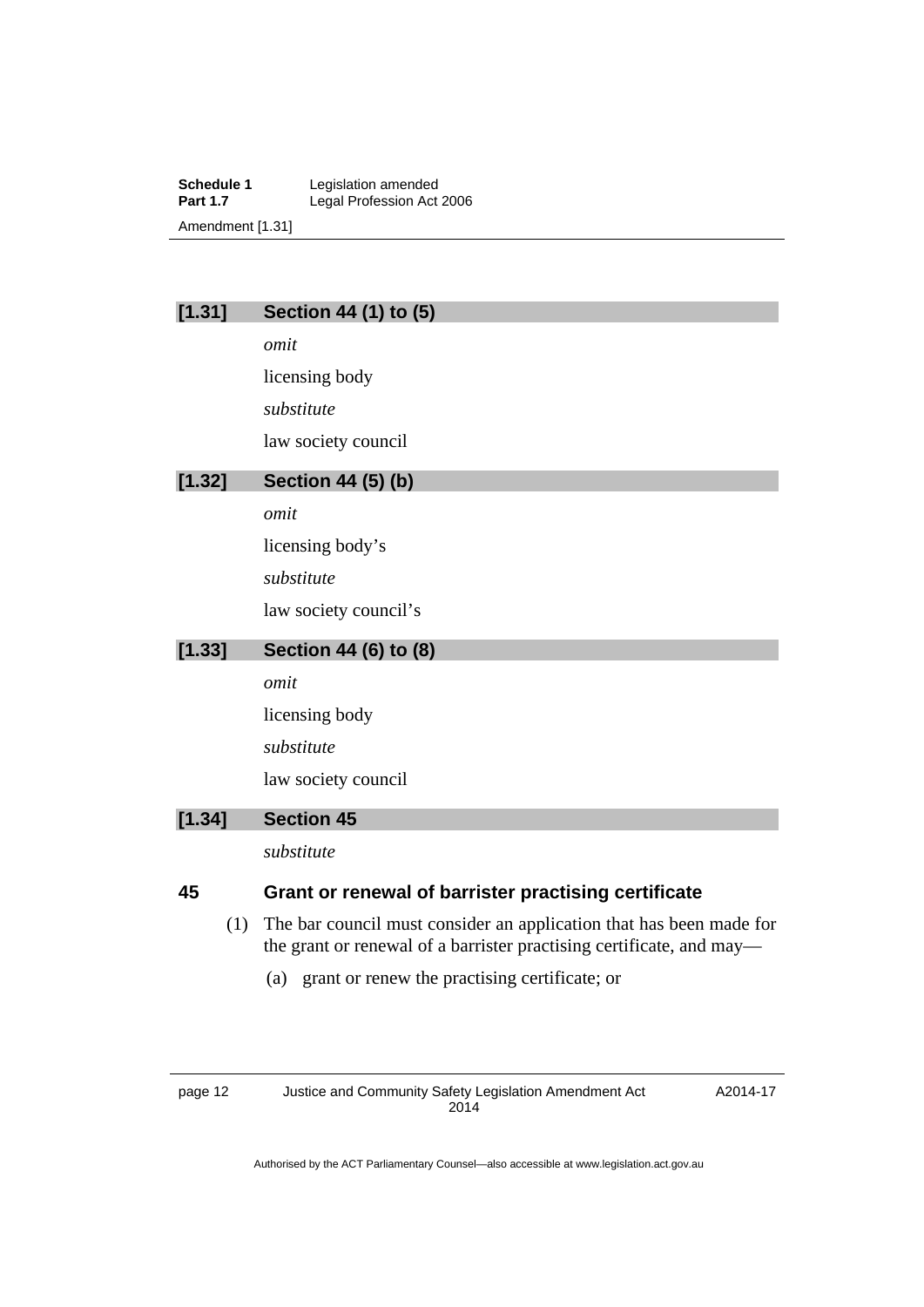- (b) refuse to grant or renew the practising certificate.
- *Note* When granting or renewing a barrister practising certificate, the bar council may impose conditions on the certificate under s 47.
- (2) However, the bar council—
	- (a) need not consider an application for grant or renewal of a barrister practising certificate if—
		- (i) the application has not been made in accordance with this Act; or
		- (ii) the required fees have not been paid; and
	- (b) may refuse to grant or renew the practising certificate if the applicant has not complied with the criteria prescribed by regulation and the legal profession rules for the grant or renewal.

*Note This Act*—see the dictionary.

- (3) The bar council must not grant a barrister practising certificate unless satisfied that the applicant—
	- (a) was eligible to apply for the grant when the application was made; and
	- (b) is a fit and proper person to hold the certificate.
- (4) The bar council must not renew a barrister practising certificate if satisfied that the applicant—
	- (a) was not eligible to apply for the renewal when the application was made; or
	- (b) is not a fit and proper person to continue to hold the certificate.
- (5) The bar council must not grant or renew a barrister practising certificate if—
	- (a) it considers the applicant's circumstances have changed since the application was made; and

A2014-17 Justice and Community Safety Legislation Amendment Act 2014 page 13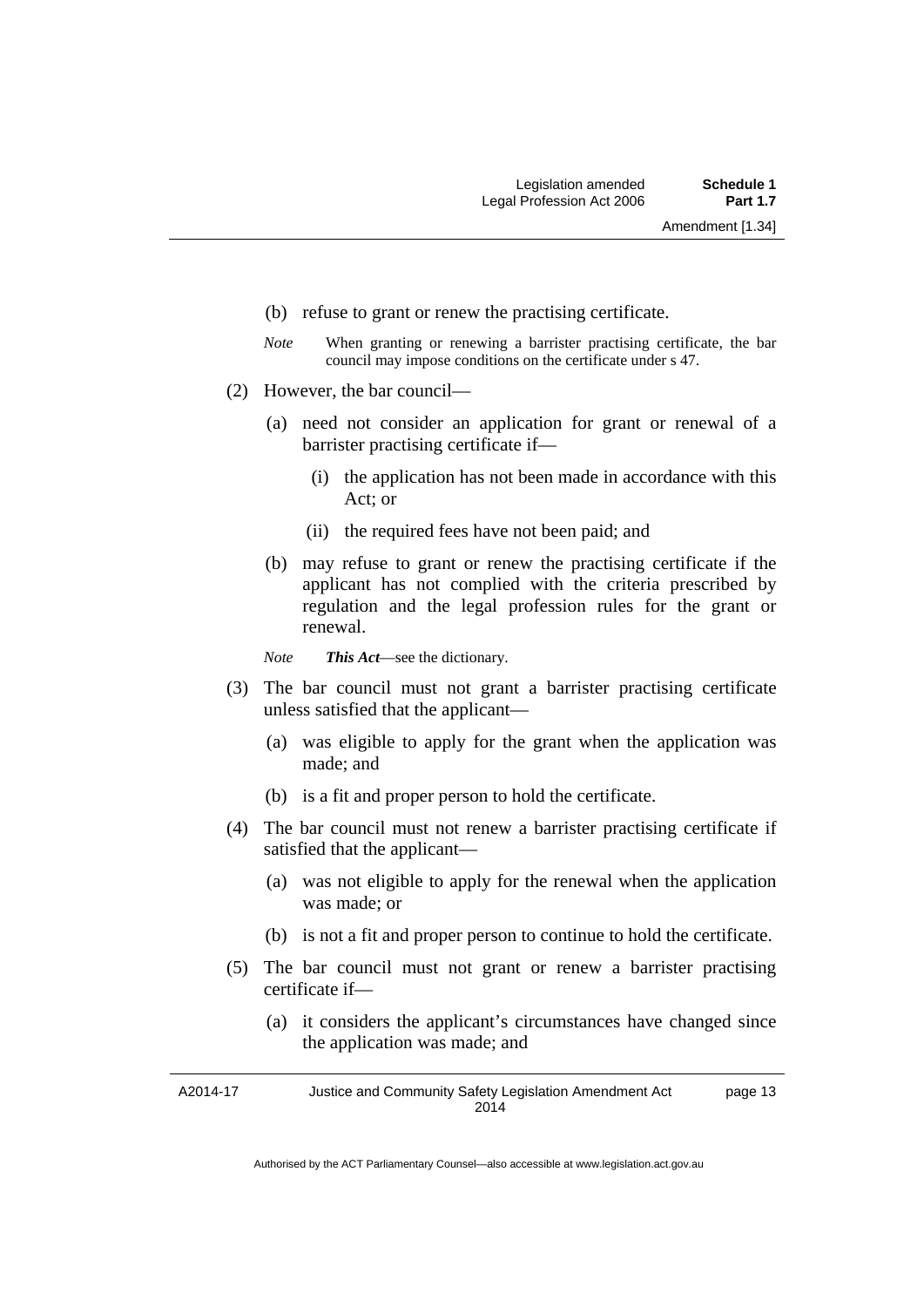- (b) the applicant would (having regard to information that has come to the bar council's attention) not have been eligible to make the application when the application is being considered.
- (6) This section does not affect any other provision of this Act that provides for the refusal to grant or renew a barrister practising certificate.
	- *Note 1* The bar council must not grant or renew a practising certificate for an insurable legal practitioner unless satisfied that the practitioner will be covered by an approved indemnity insurance policy (see s 311).
	- *Note 2* See also s 63 (Refusal to grant or renew barrister practising certificate failure to show cause etc).
- (7) If the bar council grants or renews a barrister practising certificate, the bar council must give the applicant—
	- (a) for the grant of a certificate—the practising certificate granted; or
	- (b) for the renewal of a certificate—the new practising certificate.
- (8) If the bar council refuses to grant or renew a barrister practising certificate, the bar council must give the applicant an information notice.

## **[1.35] Section 46 (1) (a)**

*omit* 

licensing body

*substitute* 

relevant council under section 38 (Conditions on practising certificate—government lawyer and in-house lawyer) or section 47 (Conditions imposed on local practising certificate by relevant council)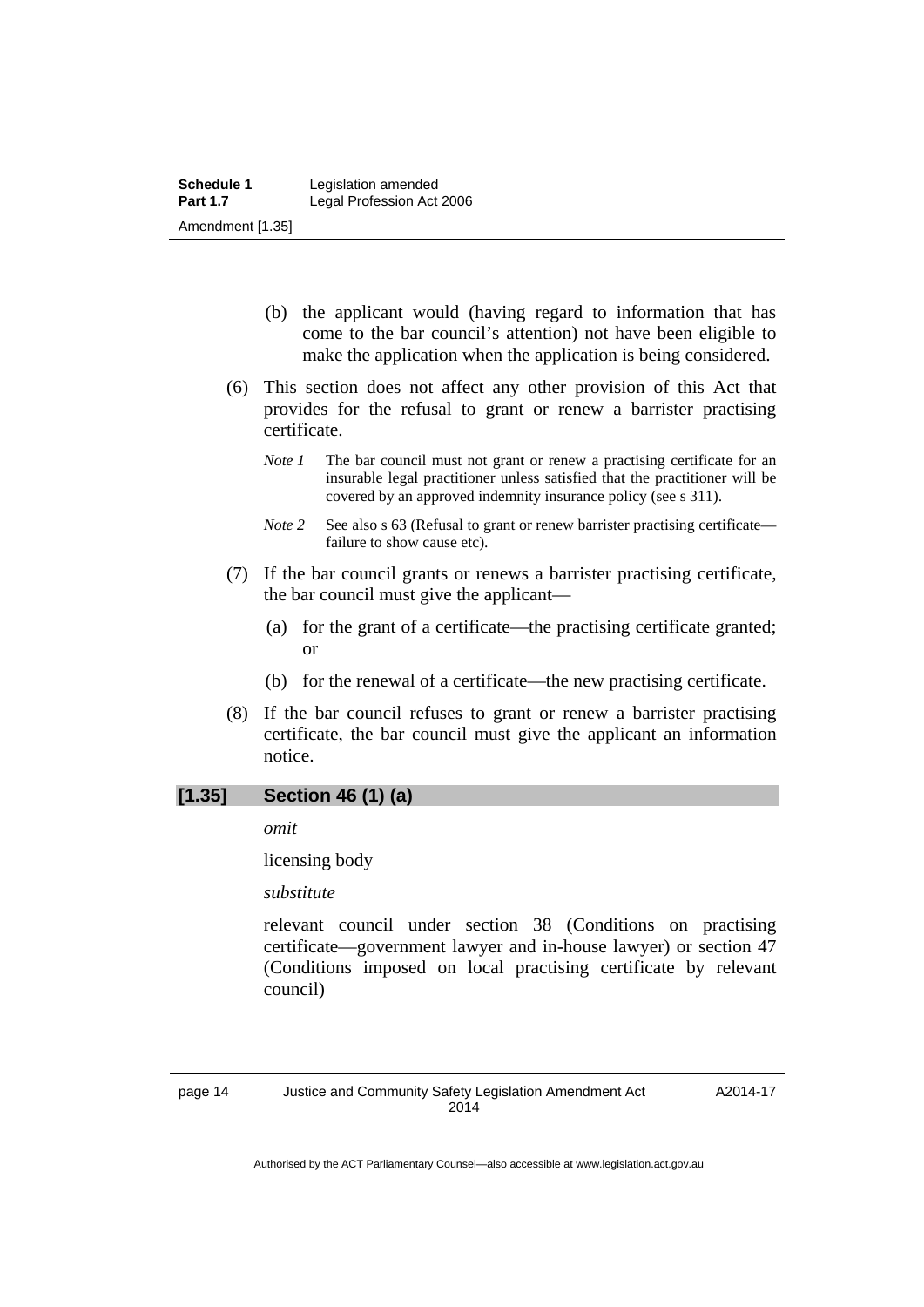Amendment [1.36]

| [1.36] | <b>Section 47 heading</b>                                                                            |
|--------|------------------------------------------------------------------------------------------------------|
|        | omit                                                                                                 |
|        | licensing body or                                                                                    |
| [1.37] | <b>Section 47 (1)</b>                                                                                |
|        | omit                                                                                                 |
|        | licensing body                                                                                       |
|        | substitute                                                                                           |
|        | relevant council                                                                                     |
| [1.38] | <b>Section 47 (2)</b>                                                                                |
|        | substitute                                                                                           |
| (2)    | The relevant council may impose a condition on a local practising<br>certificate-                    |
|        | on the application of the applicant for grant or renewal of the<br>(a)<br>practising certificate; or |
|        | on its own initiative.<br>(b)                                                                        |
| [1.39] | <b>Section 47 (3)</b>                                                                                |
|        | omit                                                                                                 |
| [1.40] | Section 47 (10) (b), note 2                                                                          |
|        | omit                                                                                                 |
| [1.41] | Section 56 (5), definition of amend                                                                  |
|        | omit                                                                                                 |
|        | licensing body or                                                                                    |
|        |                                                                                                      |

A2014-17

Justice and Community Safety Legislation Amendment Act 2014

page 15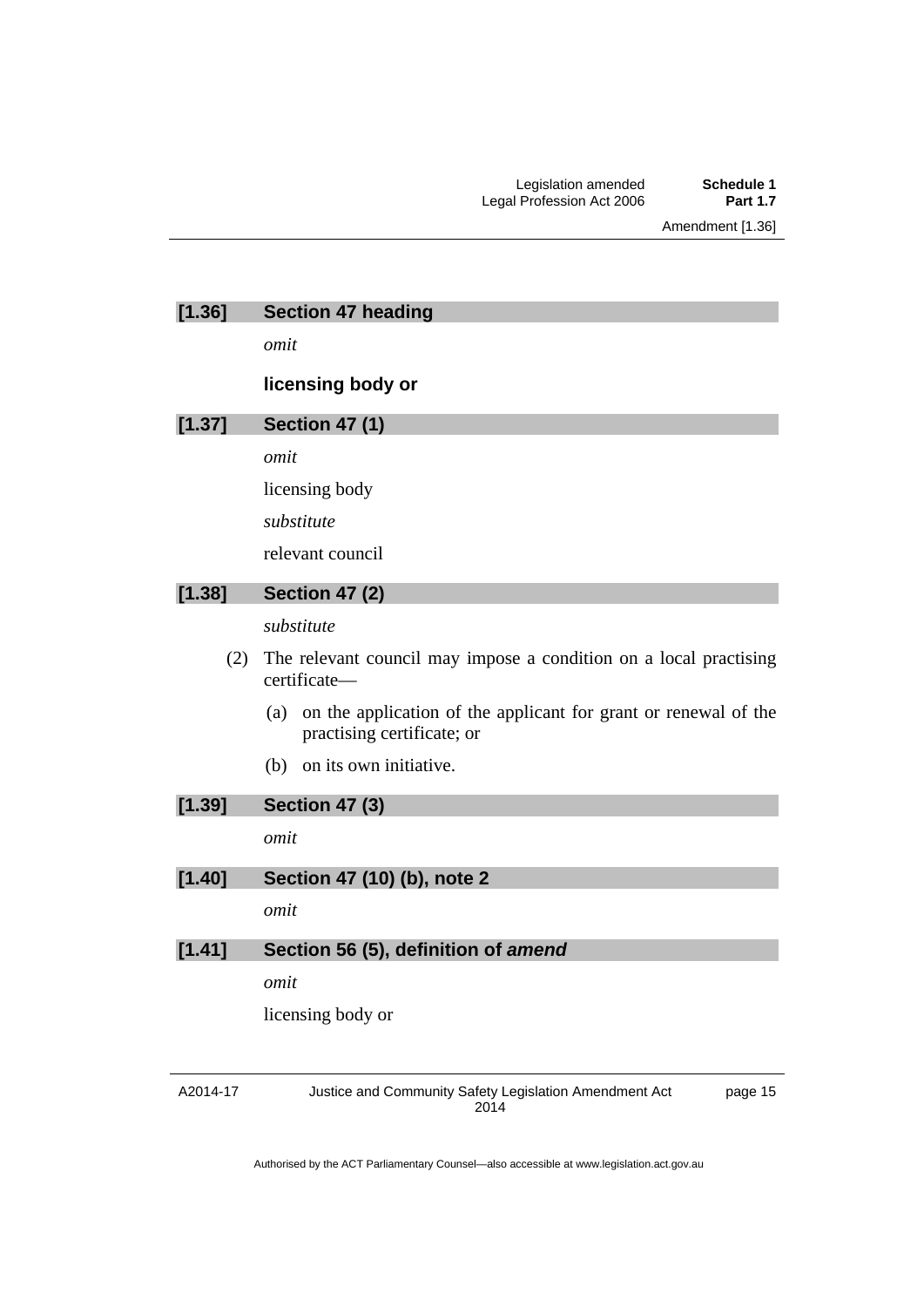**Schedule 1** Legislation amended<br> **Part 1.7** Legal Profession Act Legal Profession Act 2006 Amendment [1.42]

#### **[1.42] Section 62**

*omit* 

licensing body *substitute* 

law society council

## **[1.43] Section 63 (1)**

#### *substitute*

- (1) The bar council may refuse to grant or renew a barrister practising certificate if the applicant—
	- (a) is required by section 60 (Applicant for local practising certificate—show-cause event) to give the bar council, as the relevant council for the applicant, a written statement or notice relating to a matter and has failed to give a written statement or notice in accordance with that requirement; or
	- (b) has given a written statement in accordance with section 60 but the bar council does not consider that the applicant has shown in the statement that, despite the show-cause event concerned, the applicant is a fit and proper person to hold a local practising certificate.

## **[1.44] Section 63 (2)**

*omit* 

licensing body

*substitute* 

bar council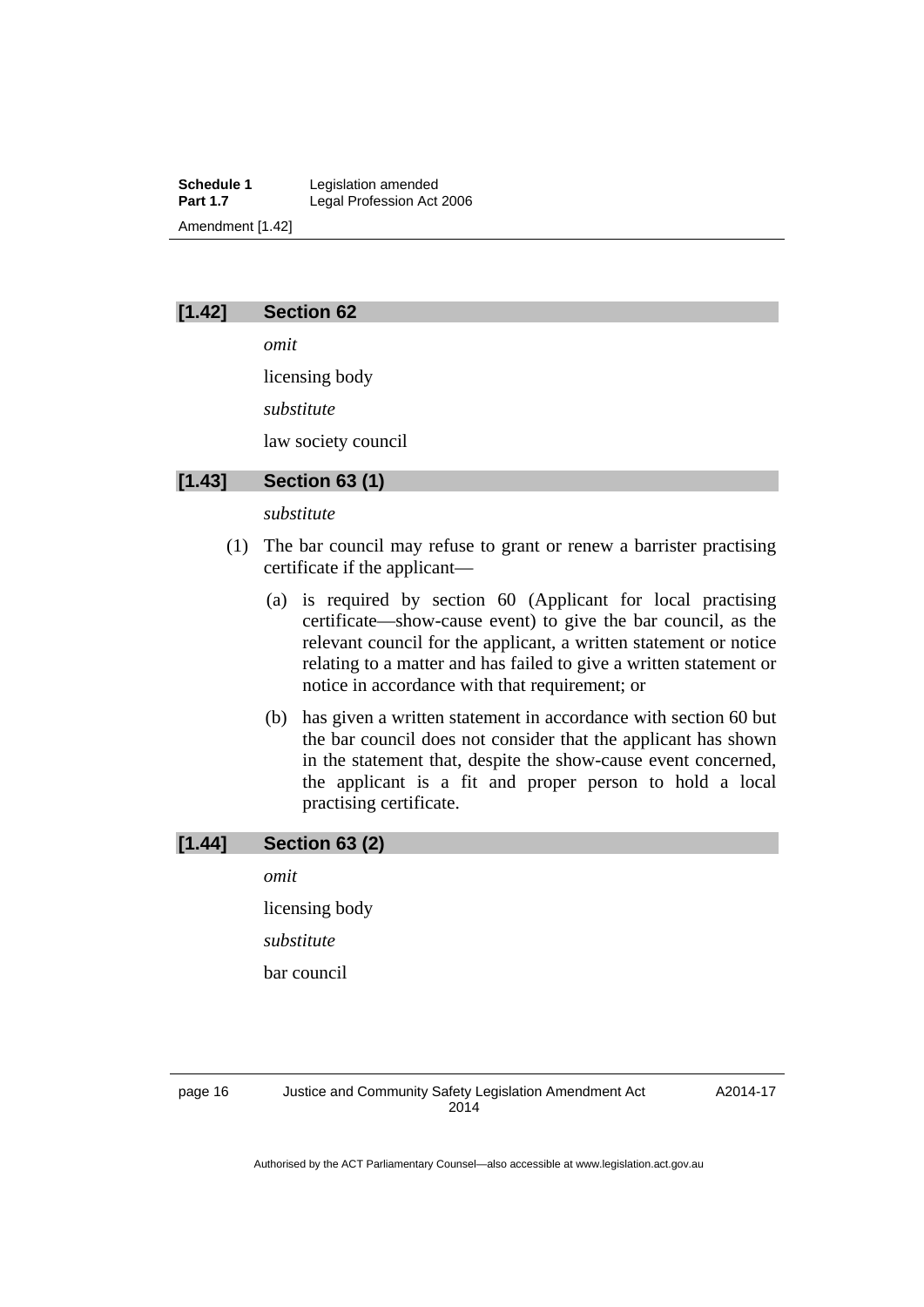## **[1.45] Section 63 (3)**

*substitute* 

 (3) However, if the bar council considers that the applicant or holder has shown in the statement mentioned in subsection (1) (b) that, despite the show-cause event concerned, the applicant is a fit and proper person to hold a local practising certificate, the bar council must, by written notice, tell the applicant or holder about its decision.

| [1.46] | <b>Section 65 (1) and (2)</b> |
|--------|-------------------------------|
|        | omit                          |
|        | licensing body                |
|        | substitute                    |
|        | relevant council              |
| [1.47] | <b>Section 65 (3)</b>         |
|        | omit                          |
| [1.48] | <b>Section 65 (4)</b>         |
|        | omit                          |
|        | licensing body                |
|        | substitute                    |
|        | relevant council              |
|        |                               |

#### A2014-17

page 17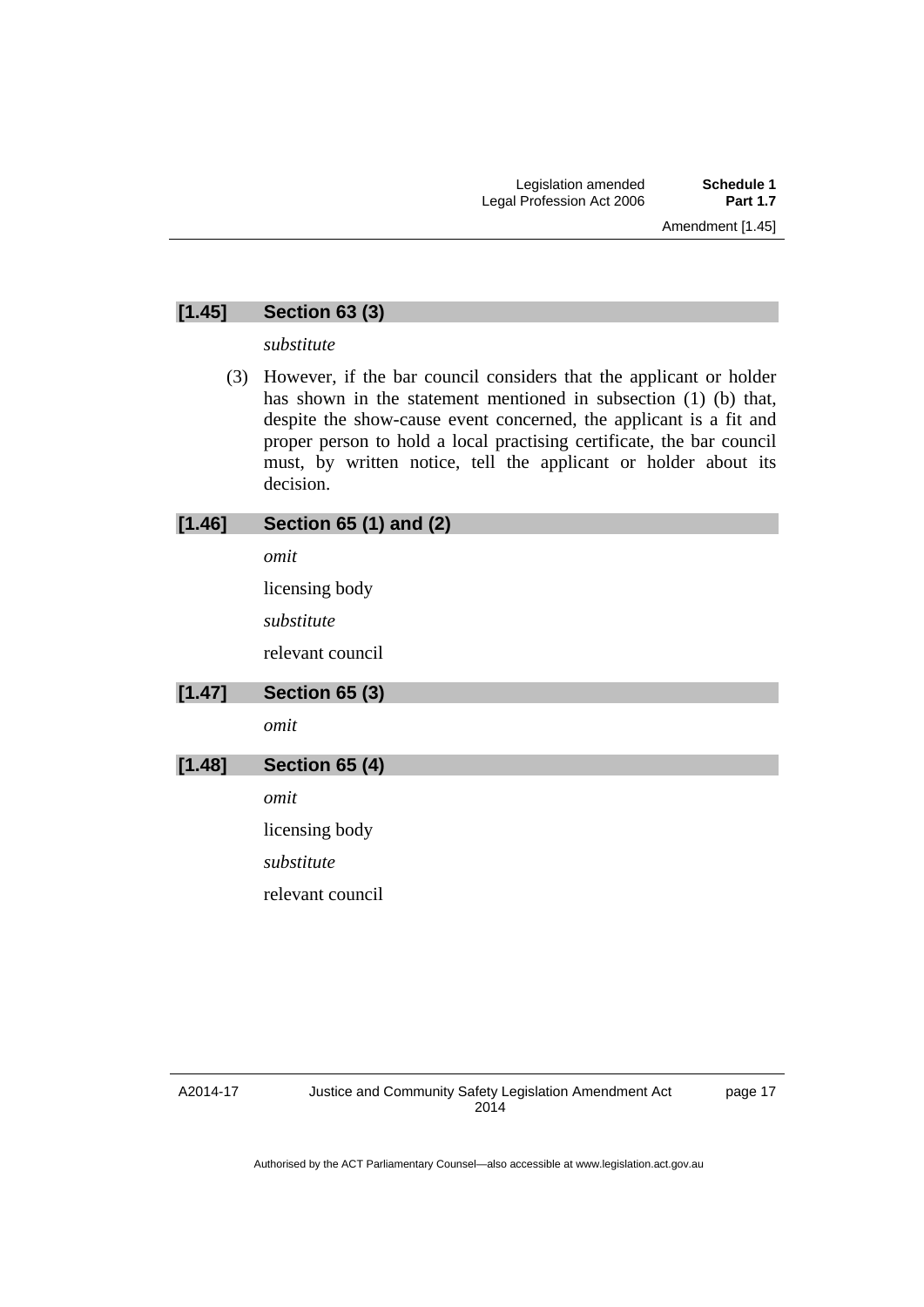**Schedule 1** Legislation amended **Part 1.7 Legal Profession Act 2006** Amendment [1.49]

| [1.49] | Section 78 (1), note      |
|--------|---------------------------|
|        | omit                      |
| [1.50] | Section 79 (1) and (3)    |
|        | omit                      |
|        | licensing body            |
|        | substitute                |
|        | relevant council          |
| [1.51] | <b>Section 79 (4)</b>     |
|        | omit                      |
|        | licensing body's          |
|        | substitute                |
|        | relevant council's        |
| [1.52] | <b>Section 81 heading</b> |
|        | omit                      |
|        | licensing body or         |
|        |                           |
| [1.53] | Section 81 (1) (a)        |
|        | omit                      |
|        | licensing body            |
|        | substitute                |
|        | relevant council          |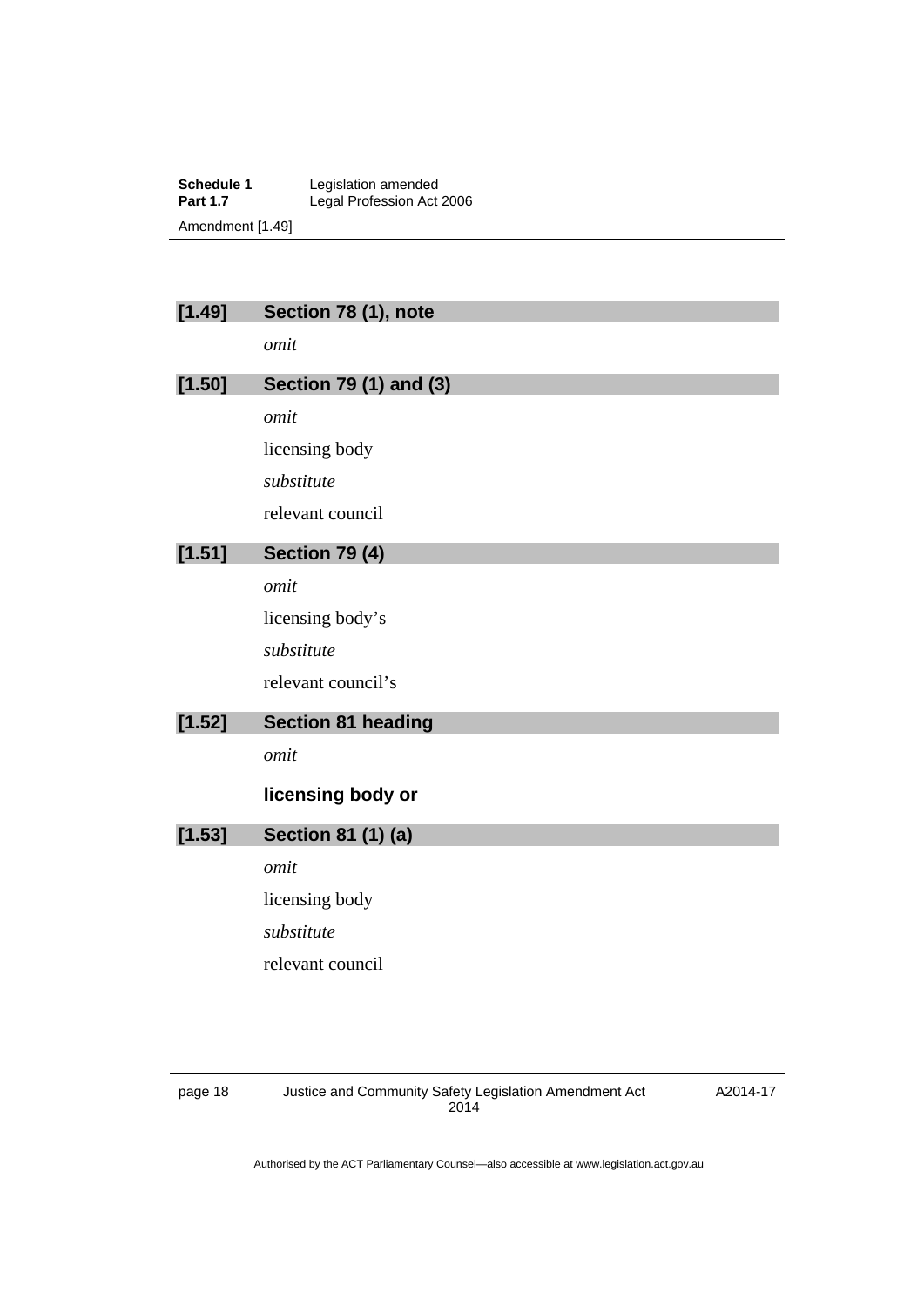# **[1.54] Section 81 (1) (b)**

*omit* 

## **[1.55] Section 81 (1) (d)**

*substitute* 

 (d) a decision of the relevant council under section 47 (1) (Conditions imposed on local practising certificate by relevant council) to impose a condition on local practising certificate on its own initiative; or

| [1.56] | Section 81 (1) (e)        |
|--------|---------------------------|
|        | omit                      |
| [1.57] | Section 81 (1) (h)        |
|        | omit                      |
|        | licensing body            |
|        | substitute                |
|        | relevant council          |
| [1.58] | <b>Section 81 (1) (i)</b> |
|        | omit                      |
| [1.59] | <b>Section 81 (1) (k)</b> |
|        | omit                      |
|        | licensing body            |
|        | substitute                |
|        | relevant council          |
|        |                           |
|        |                           |

#### A2014-17

Justice and Community Safety Legislation Amendment Act 2014

page 19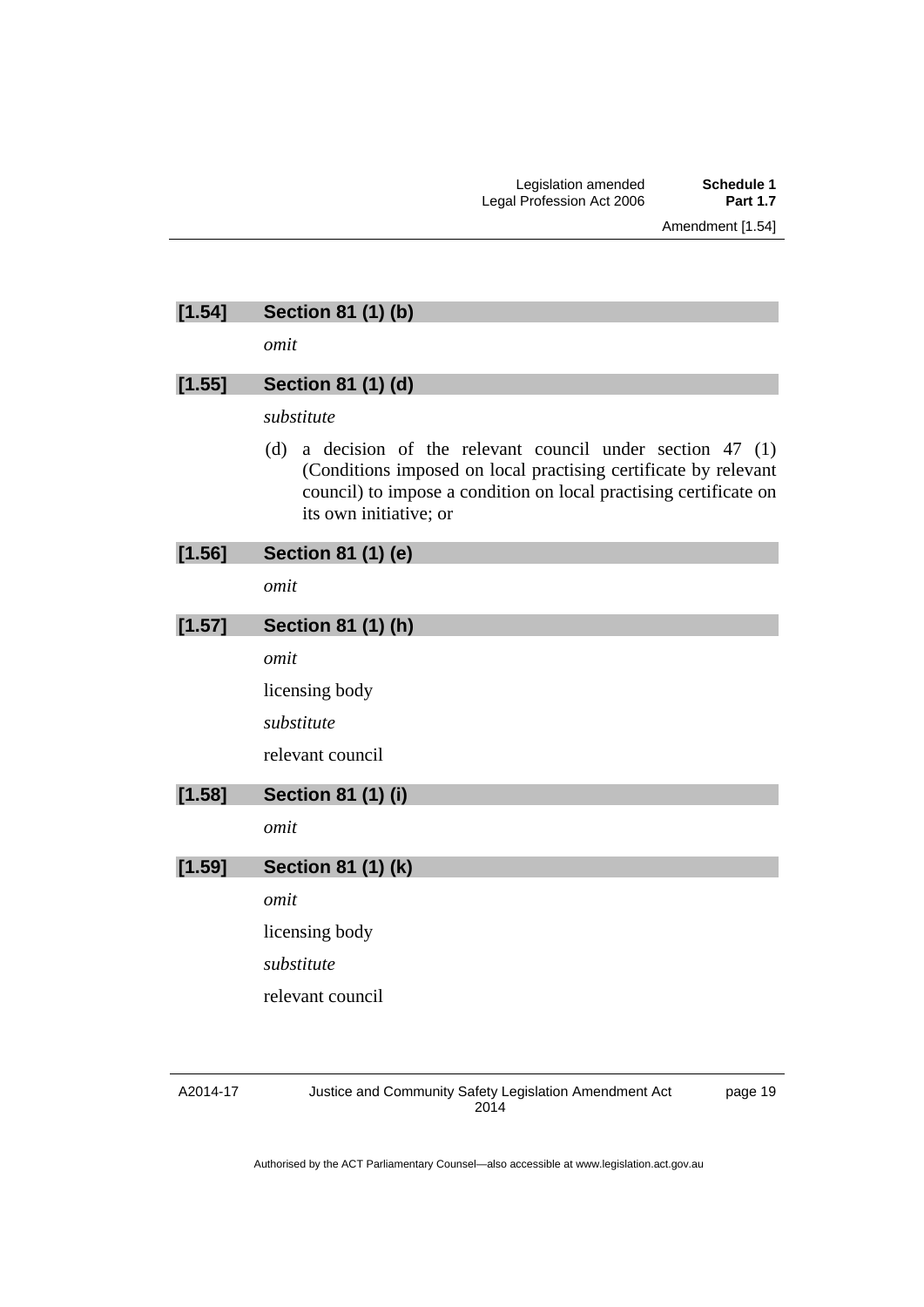**Schedule 1** Legislation amended<br> **Part 1.7** Legal Profession Act Legal Profession Act 2006 Amendment [1.60]

## **[1.60] Section 84 (1) (b) and (2) (b)**

*omit* 

## **[1.61] Section 89**

*omit* 

## **[1.62] Section 90 (1)**

*substitute* 

- (1) This section applies if—
	- (a) the relevant council—
		- (i) refuses to grant or renew an Australian lawyer a local practising certificate; or
		- (ii) suspends or cancels an Australian lawyer's local practising certificate; or
	- (b) the lawyer successfully appeals against the action taken.

#### **[1.63] Section 152, definition of** *licensing body*

*omit* 

### **[1.64] Sections 160 (2) (b) and 162 (1) etc**

*omit* 

licensing body

*substitute* 

relevant council

*in* 

- $\bullet$  section 160 (2) (b)
- $\bullet$  section 162(1)
- $\bullet$  section 168 (3) (a)

page 20 Justice and Community Safety Legislation Amendment Act 2014

A2014-17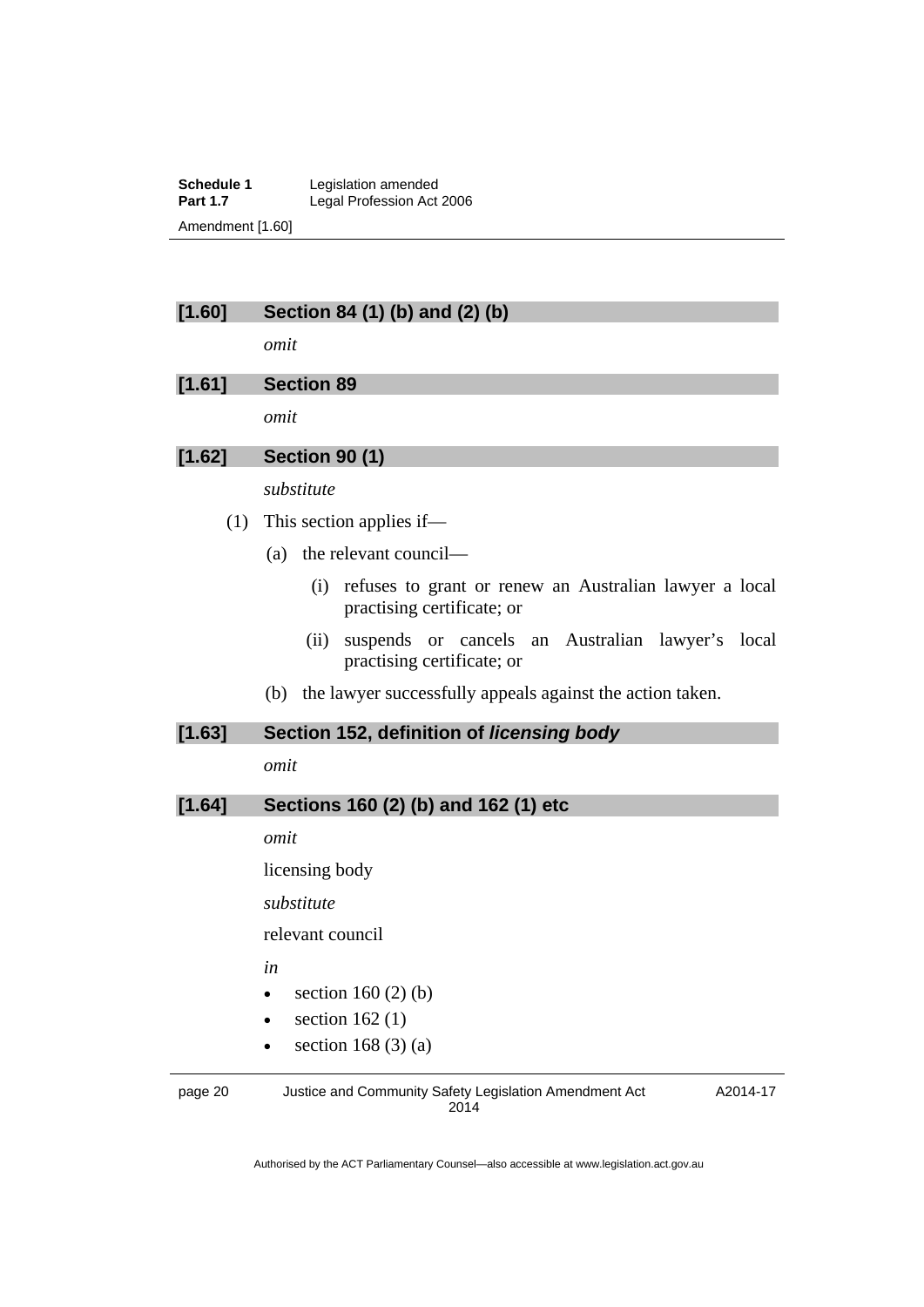- section 170
- $\bullet$  section 171 (1)

# **[1.65] Section 171 (2) (a)**  *omit*

licensing body's *substitute*  relevant council's

## **[1.66] Section 172 (2) (h) and (j)**

*omit* 

licensing body

*substitute* 

relevant council

## **[1.67] Section 172 (3) and (4)**

*omit* 

the licensing body

*substitute* 

the relevant council

A2014-17

page 21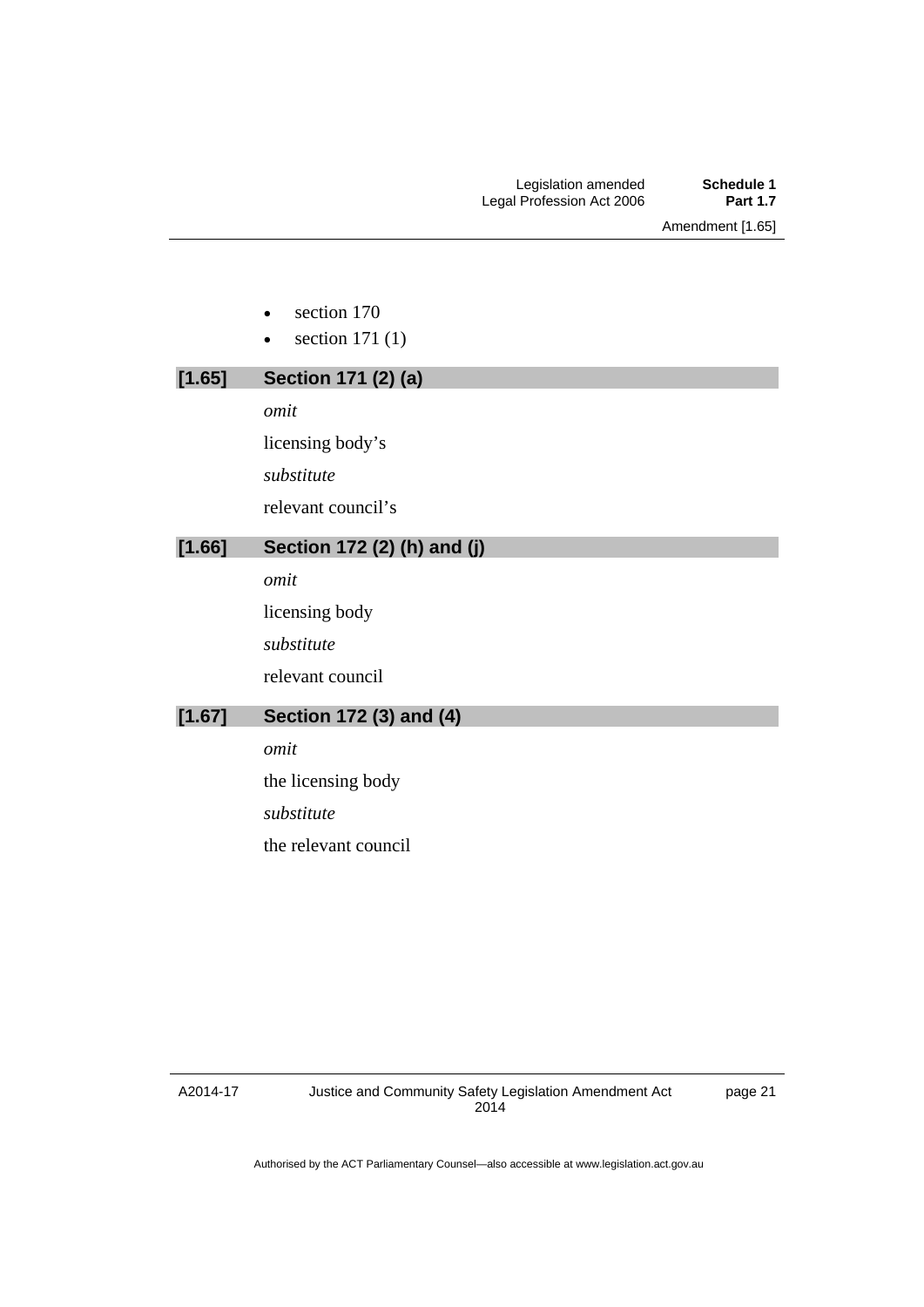**Schedule 1** Legislation amended<br> **Part 1.7** Legal Profession Act Legal Profession Act 2006 Amendment [1.68]

## **[1.68] Section 172 (5) and (6) etc**

*omit* 

licensing body

*substitute* 

relevant council

*in* 

- $\bullet$  section 172 (5) and (6)
- sections 173 to 175
- section 177

## **[1.69] Section 178 (1)**

*omit 1st and 2nd mention of*  licensing body *substitute*  relevant council

## **[1.70] Section 178 (1) (c)**

*omit* 

licensing body's *substitute*  relevant council's

A2014-17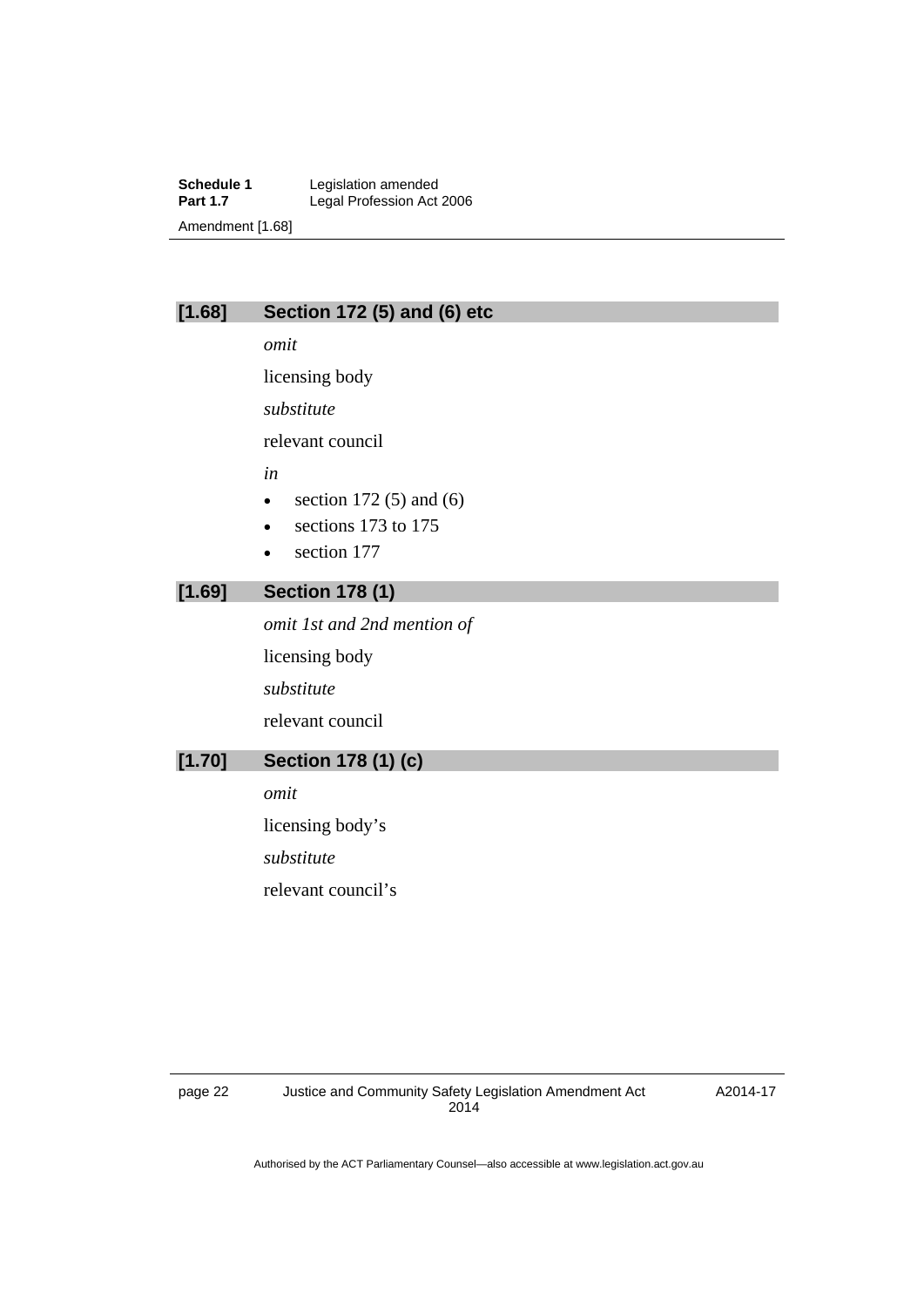Amendment [1.71]

## **[1.71] Sections 178 (1) (d) and 178 (2) etc**

*omit* 

licensing body

*substitute* 

relevant council

*in* 

- $\bullet$  section 178 (1) (d)
- e sections  $178(2)$  to  $(5)$
- sections 179 and 180
- sections 182 to 188
- sections 191 to 195
- section 198 (2) (a) (i)

## **[1.72] Section 198 (3)**

*omit* 

licensing body's

*substitute* 

relevant council's

A2014-17

page 23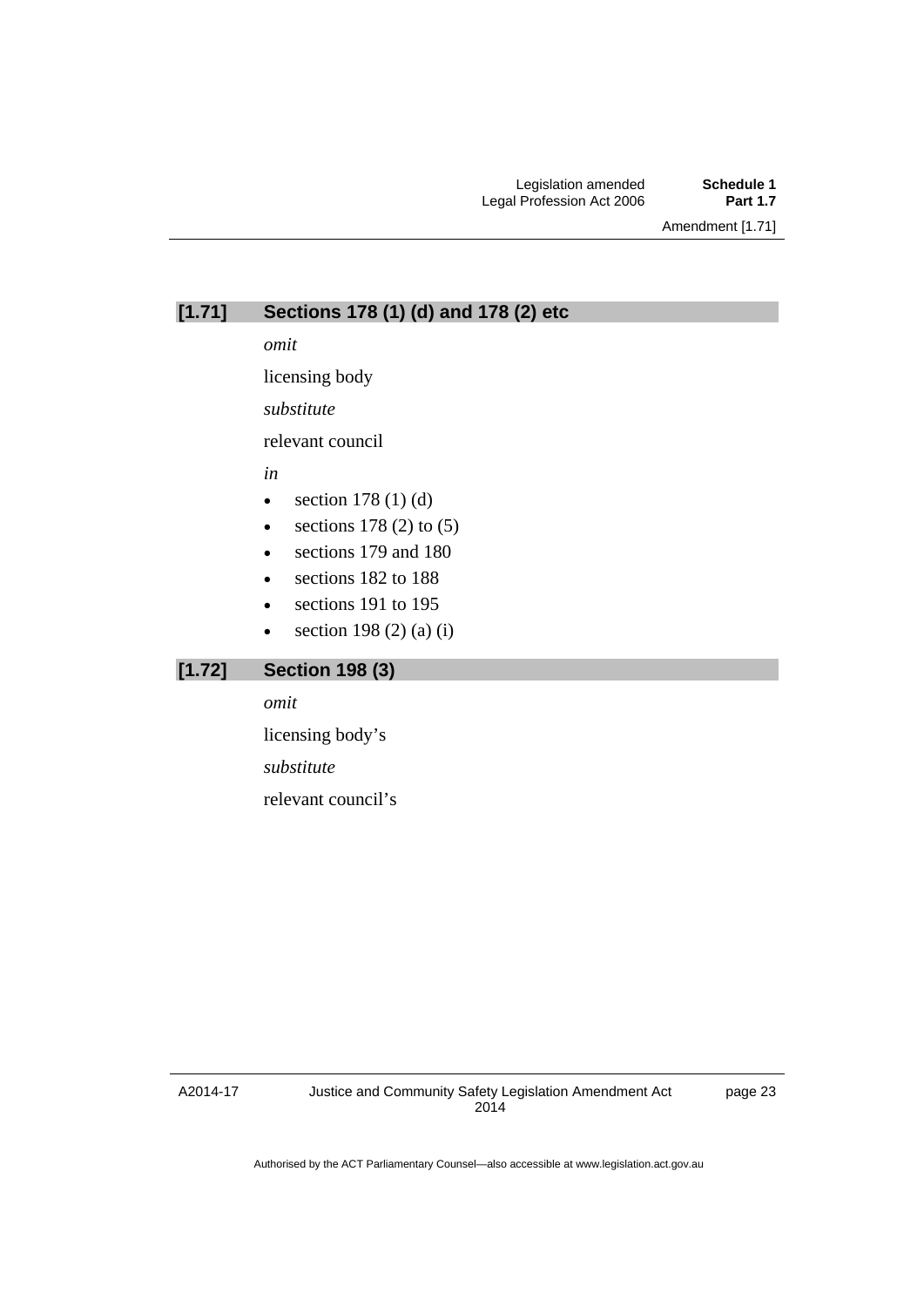**Schedule 1** Legislation amended<br> **Part 1.7** Legal Profession Act Legal Profession Act 2006 Amendment [1.73]

## **[1.73] Sections 199 and 200 etc**

*omit* 

licensing body

*substitute* 

relevant council

*in* 

- sections 199 and 200
- $\bullet$  section 201 (1) and (3)

## **[1.74] Section 201 (4)**

*omit* 

licensing body's *substitute*  relevant council's

## **[1.75] Sections 202 to 204 etc**

*omit* 

licensing body

*substitute* 

relevant council

*in* 

- sections 202 to 204
- sections 206 and 207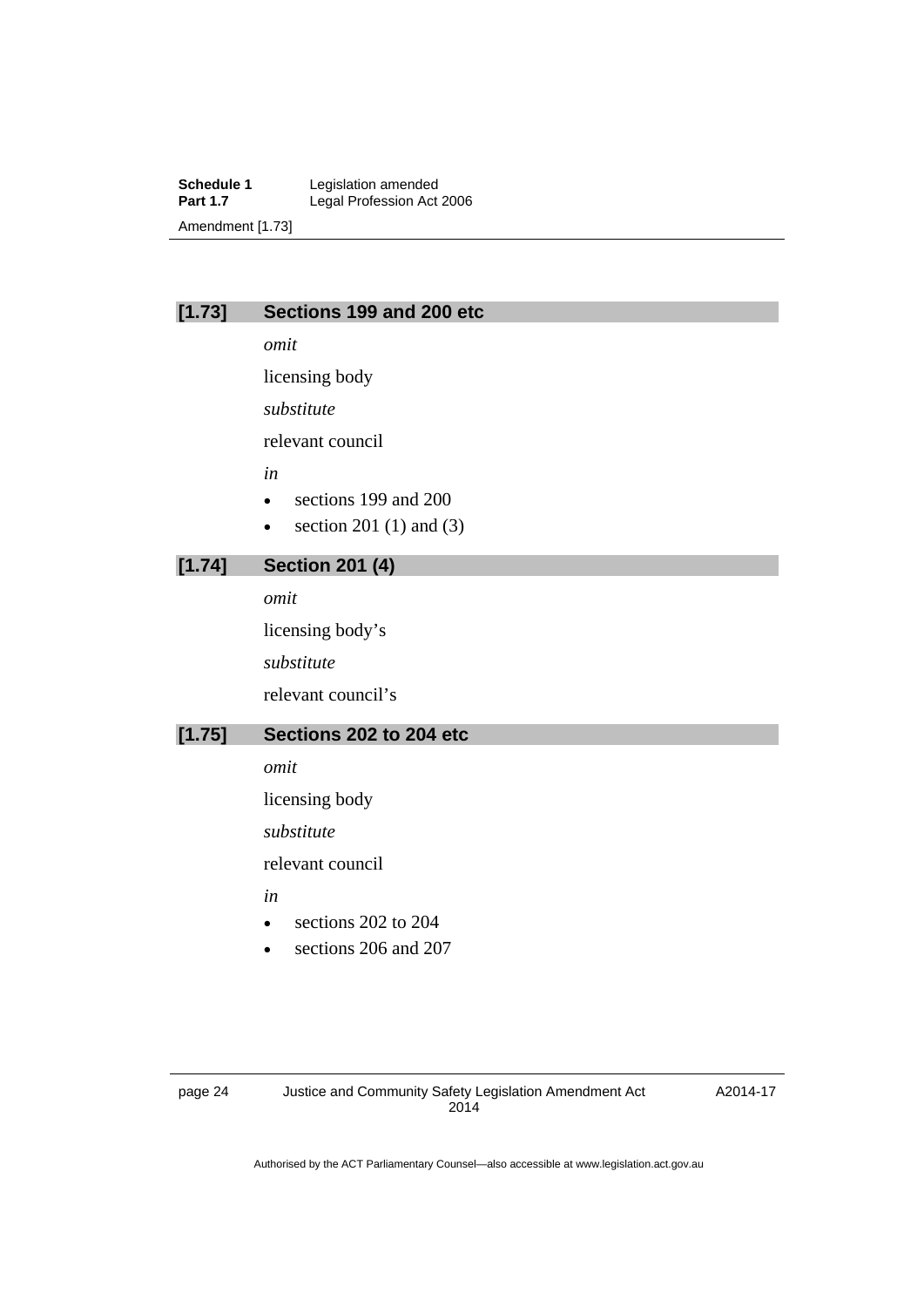Amendment [1.76]

| [1.76] | <b>Section 208 (c) (ii)</b> |  |  |  |
|--------|-----------------------------|--|--|--|
|--------|-----------------------------|--|--|--|

*omit* 

licensing body

*substitute* 

law society council

### **[1.77] Section 210 (2), definition of** *approved ADI*

*omit* 

licensing body

*substitute* 

law society council

## **[1.78] Sections 211 and 213 (1) etc**

*omit* 

licensing body

*substitute* 

law society council

#### *in*

- section 211
- $\bullet$  section 213 (1) and (2)
- $\bullet$  section 215 (1)

A2014-17

page 25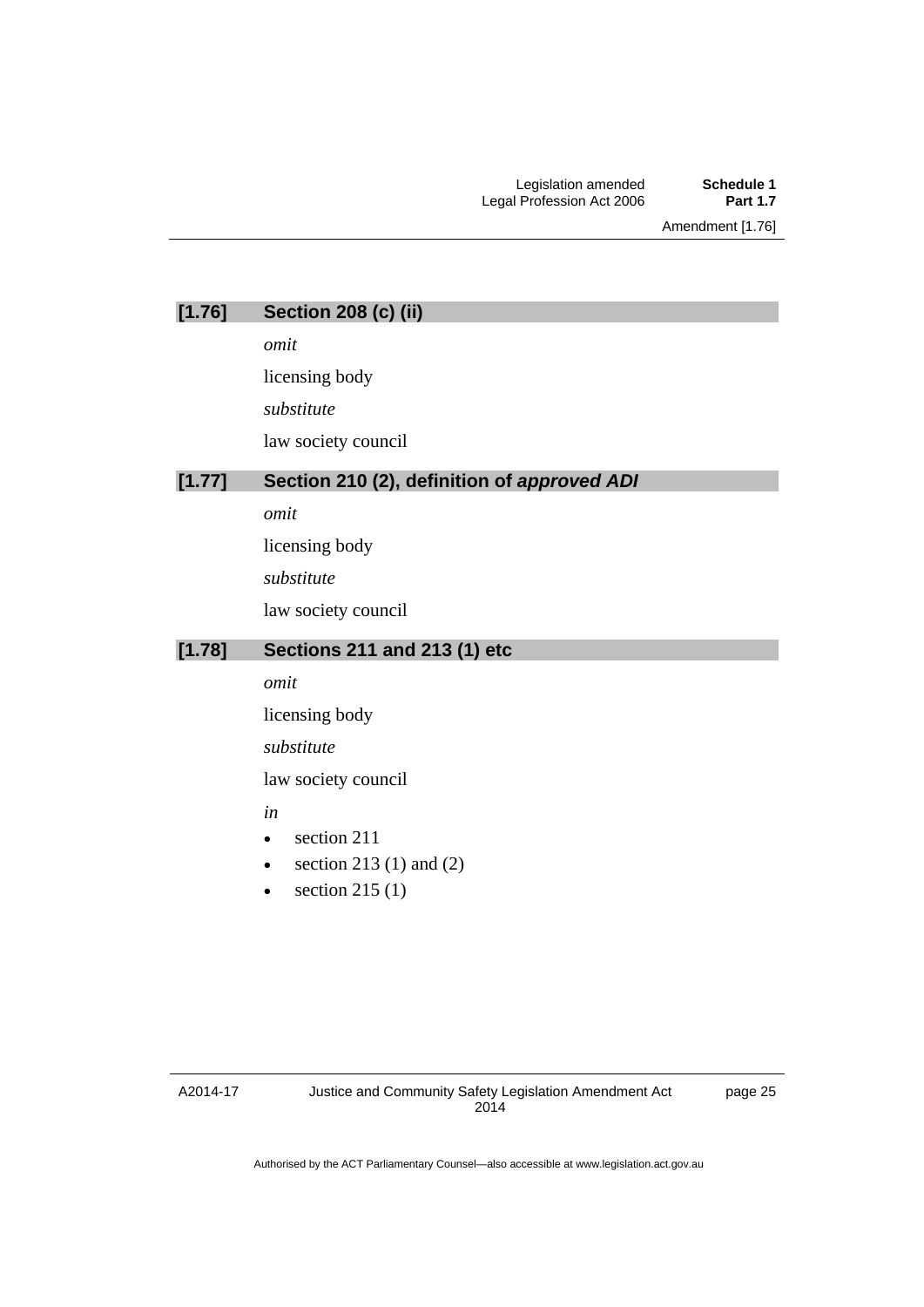**Schedule 1** Legislation amended<br> **Part 1.7** Legal Profession Act Legal Profession Act 2006 Amendment [1.79]

## **[1.79] Section 222**

*after* 

the practice

*insert* 

kept in the ACT

#### **[1.80] New section 222 (2A)**

#### *insert*

- (2A) For subsection (2) (a), a direction that the money be deposited in a general trust account of the practice that is not kept in the ACT has effect only if the practice—
	- (a) is authorised by the law society council to deposit the money in a general trust account of the practice that is not kept in the ACT; and
	- (b) has complied with any conditions put on the authorisation by the council.

## **[1.81] Sections 228 (4) and 231 (1) (c) (i) etc**

*omit* 

licensing body

*substitute* 

law society council

*in* 

- $\bullet$  section 228 (4)
- section 231 (1) (c) (i) and (2) (c) (i)
- section 234 (1), (3) and (4)
- section 237

page 26 Justice and Community Safety Legislation Amendment Act 2014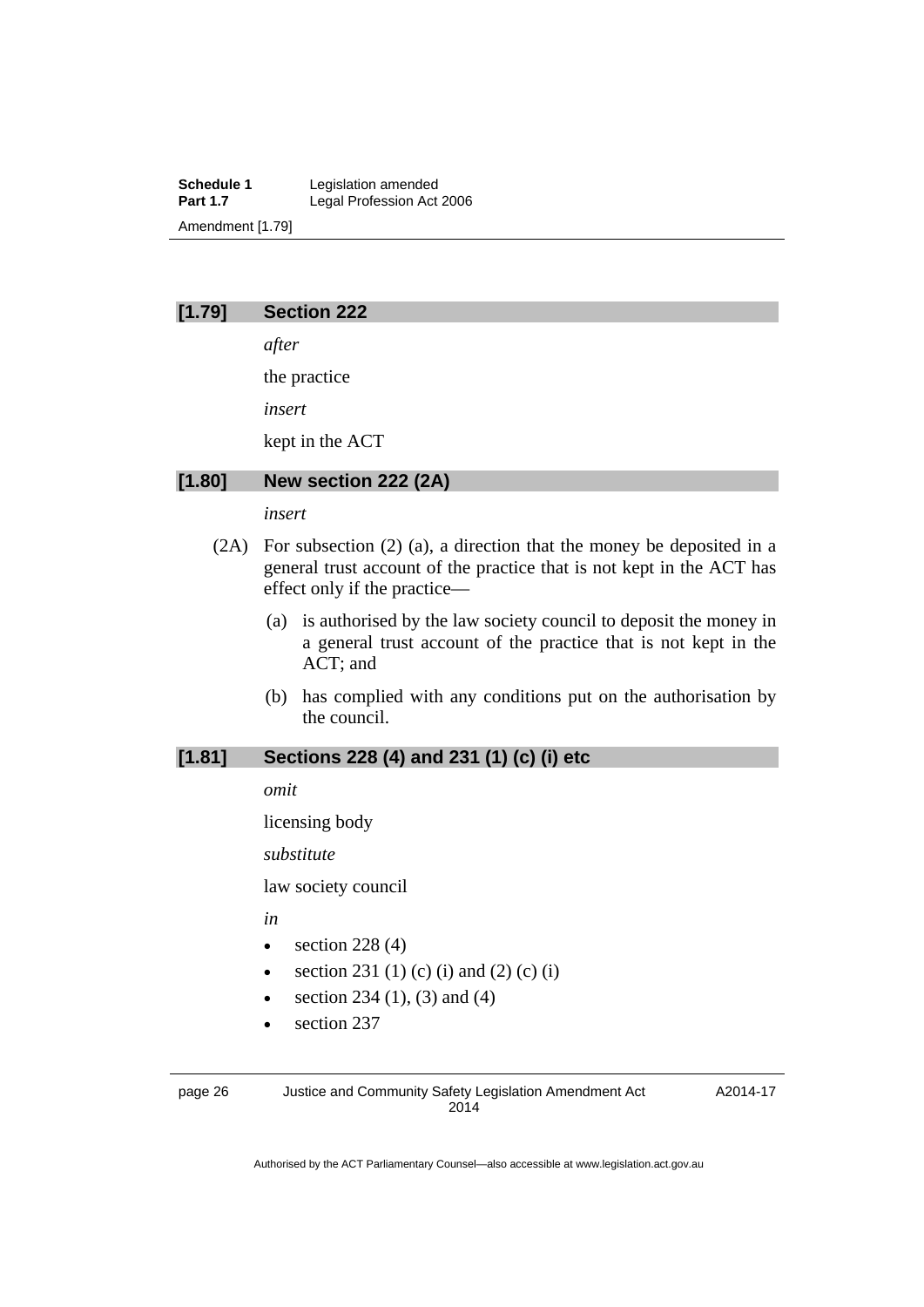Amendment [1.82]

- e sections 239 to 244
- section 247
- e sections 249 to 250
- section 252
- section 258
- $\bullet$  section 260 (d)
- $\bullet$  section 269 (5)
- $\bullet$  section 291 (3)

## **[1.82] Section 311**

*omit* 

licensing body

*substitute* 

relevant council

## **[1.83] Section 376 (1)**

*omit* 

licensing body

*substitute* 

law society council

## **[1.84] Section 448**

*omit* 

licensing body

*substitute* 

relevant council

#### A2014-17

Justice and Community Safety Legislation Amendment Act 2014

page 27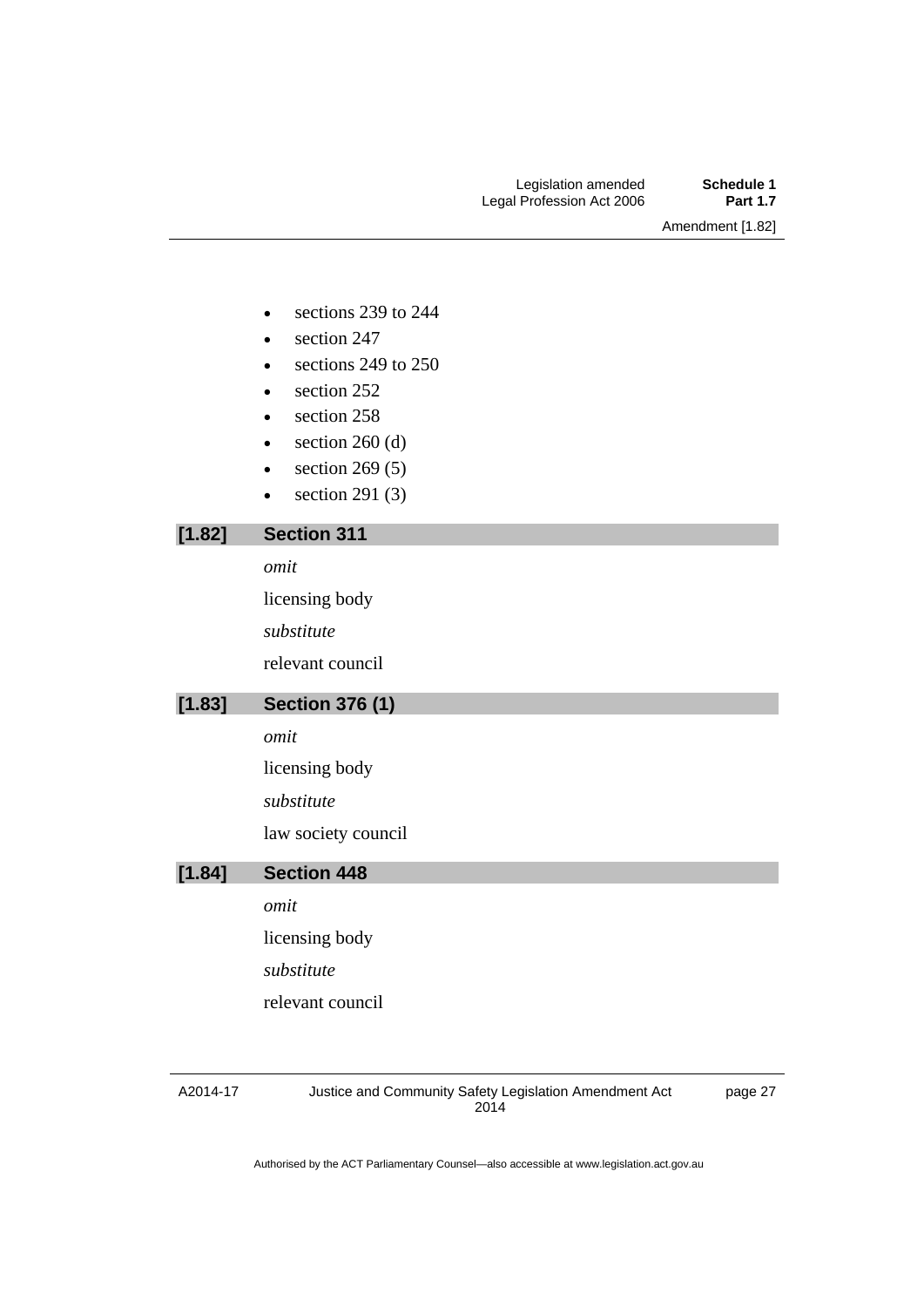**Schedule 1** Legislation amended **Part 1.7 Legal Profession Act 2006** Amendment [1.85]

| [1.85] | Section 451 (1) (c) and (d) |
|--------|-----------------------------|
|        | omit                        |
|        | licensing body or           |
| [1.86] | <b>Section 468 (1) (c)</b>  |
|        | omit                        |
|        | licensing body              |
|        | substitute                  |
|        | relevant council            |
| [1.87] | <b>Section 530 (4)</b>      |
|        | omit                        |
|        | licensing body              |
|        | substitute                  |
|        | relevant council            |
| [1.88] | <b>Section 530 (5)</b>      |
|        | omit 1st mention of         |
|        | licensing body              |
|        | substitute                  |
|        | relevant council            |
| [1.89] | Section 530 (5), note       |
|        | omit                        |
|        | licensing body              |
|        | substitute                  |
|        | law society council         |

page 28 Justice and Community Safety Legislation Amendment Act 2014

A2014-17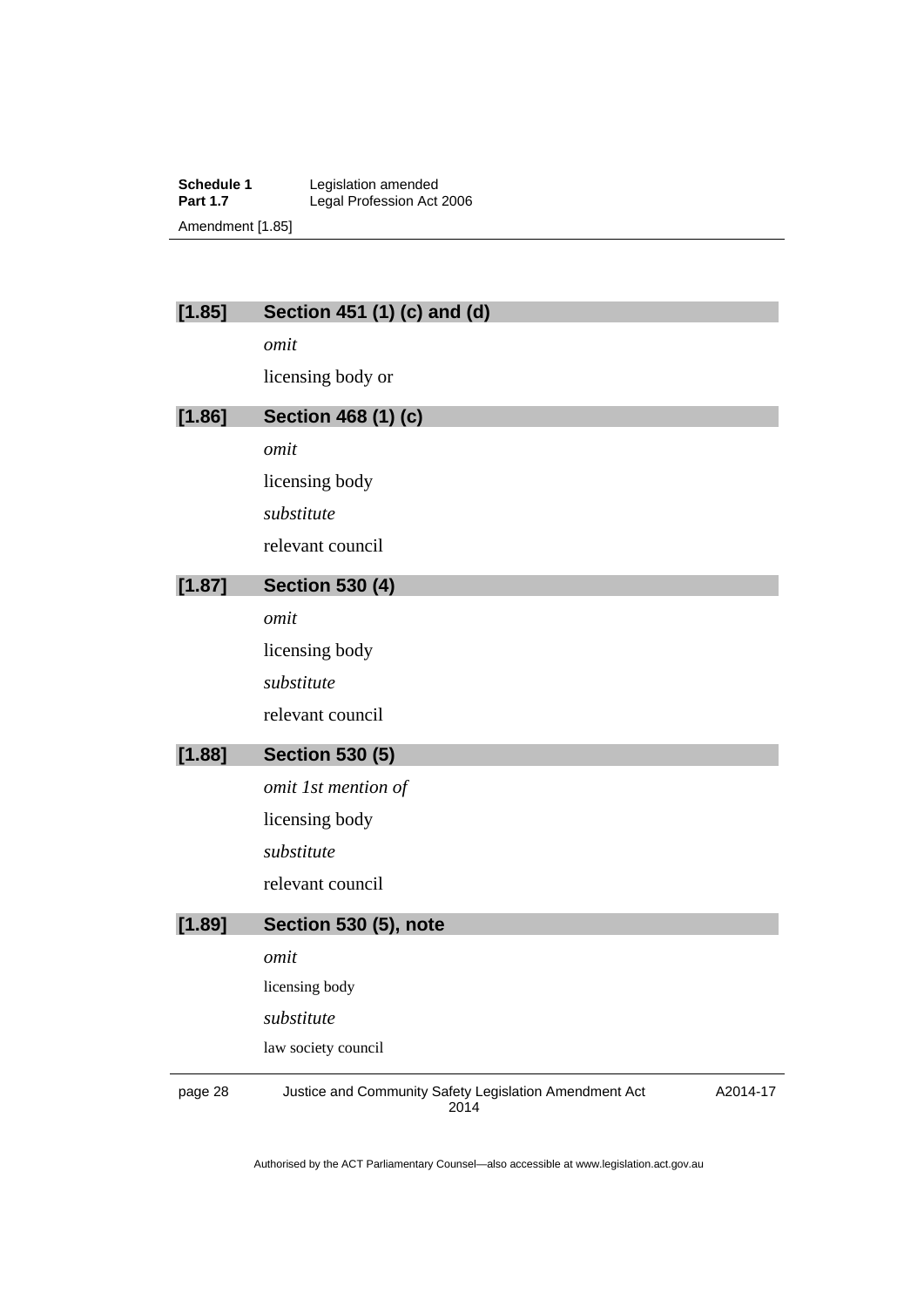Amendment [1.90]

| [1.90]            | <b>Section 587 heading</b>                                                                          |
|-------------------|-----------------------------------------------------------------------------------------------------|
|                   | omit                                                                                                |
|                   | licensing body and                                                                                  |
| [1.91]            | Section 587 (1) and (2)                                                                             |
|                   | omit                                                                                                |
|                   | the licensing body or                                                                               |
| [1.92]            | <b>Section 592</b>                                                                                  |
|                   | omit                                                                                                |
|                   | the licensing body                                                                                  |
|                   | substitute                                                                                          |
|                   | a council                                                                                           |
| [1.93]            | New chapter 12                                                                                      |
|                   | insert                                                                                              |
| <b>Chapter 12</b> | <b>Transitional-Justice and</b><br><b>Community Safety Legislation</b><br><b>Amendment Act 2014</b> |

## **622 Definitions—ch 12**

In this chapter—

*commencement day* means the day this chapter commences.

*licensing body* means the law society council.

A2014-17

Justice and Community Safety Legislation Amendment Act 2014

page 29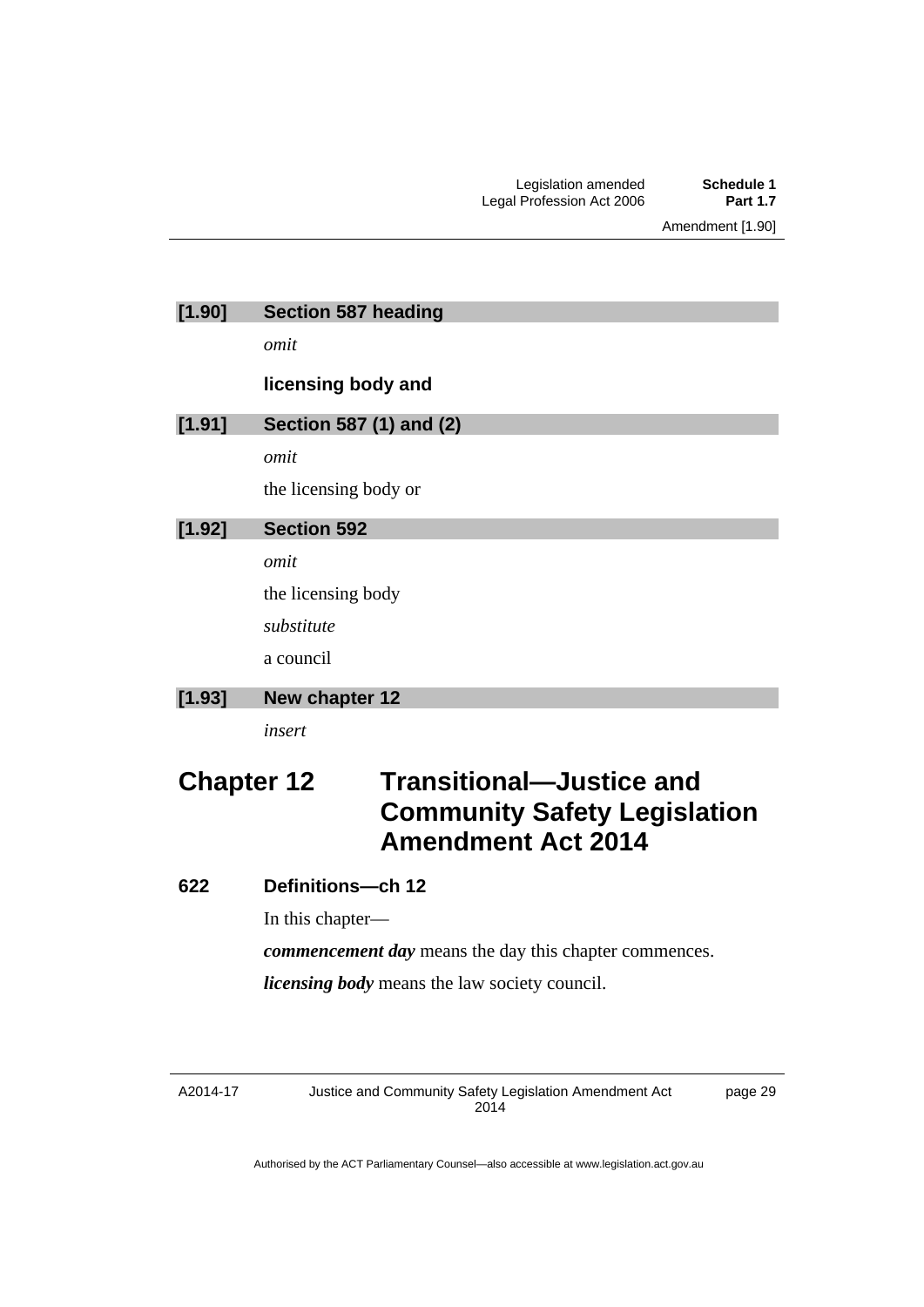## **623 Pending applications for grant or renewal of practising certificate or registration**

- (1) This section applies if, before the commencement day—
	- (a) a person applied for the grant or renewal of a local practising certificate or registration as a foreign lawyer; and
	- (b) the licensing body had not decided the application.
- (2) The application is taken to have been made under the Act as amended by the *Justice and Community Safety Legislation Amendment Act 2014*.

## **624 Bar council taken to be decision-maker**

- (1) This section applies if, before the commencement day—
	- (a) the licensing body made a decision or took action under the Act; and
	- (b) the decision or action is one that is required to be made or taken by the bar council after the commencement day.
- (2) The decision or action is taken to have been made or taken by the bar council.

## **625 Expiry—ch 12**

This chapter expires 2 years after the day it commences.

*Note* Transitional provisions are kept in the Act for a limited time. A transitional provision is repealed on its expiry but continues to have effect after its repeal (see [Legislation Act,](http://www.legislation.act.gov.au/a/2001-14) s 88).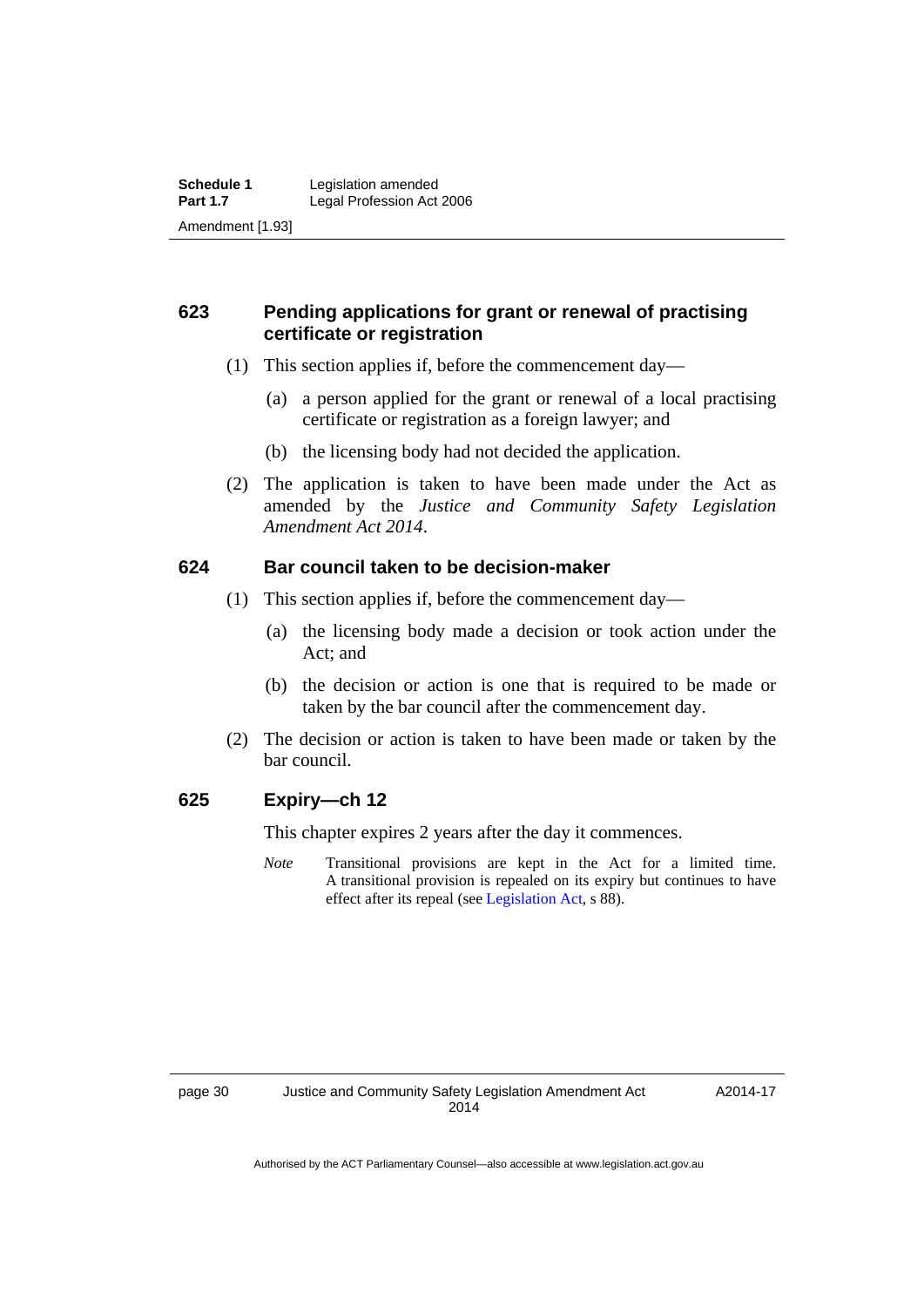#### **[1.94] Dictionary, definition of** *licensing body*

*omit* 

## **[1.95] Dictionary, definition of** *relevant council*

#### *substitute*

#### *relevant council* means—

- (a) in relation to a barrister or former barrister (including an applicant for grant of a barrister practising certificate or an overseas-registered foreign lawyer seeking a local registration certificate)—the bar council; or
- (b) in relation to a solicitor or former solicitor (including an applicant for grant of an unrestricted practising certificate or a restricted practising certificate or an overseas-registered foreign lawyer seeking a local registration certificate)—the law society council; or
- (c) in relation to an employee, or former employee, of a solicitor the law society council.

## <span id="page-32-0"></span>**Part 1.8 Legal Profession Regulation 2007**

| [1.96]   | <b>Section 11</b>                                              |         |
|----------|----------------------------------------------------------------|---------|
|          | omit                                                           |         |
| [1.97]   | Section 12 (b)                                                 |         |
|          | omit                                                           |         |
|          | licensing body                                                 |         |
|          | substitute                                                     |         |
|          | relevant council                                               |         |
| A2014-17 | Justice and Community Safety Legislation Amendment Act<br>2014 | page 31 |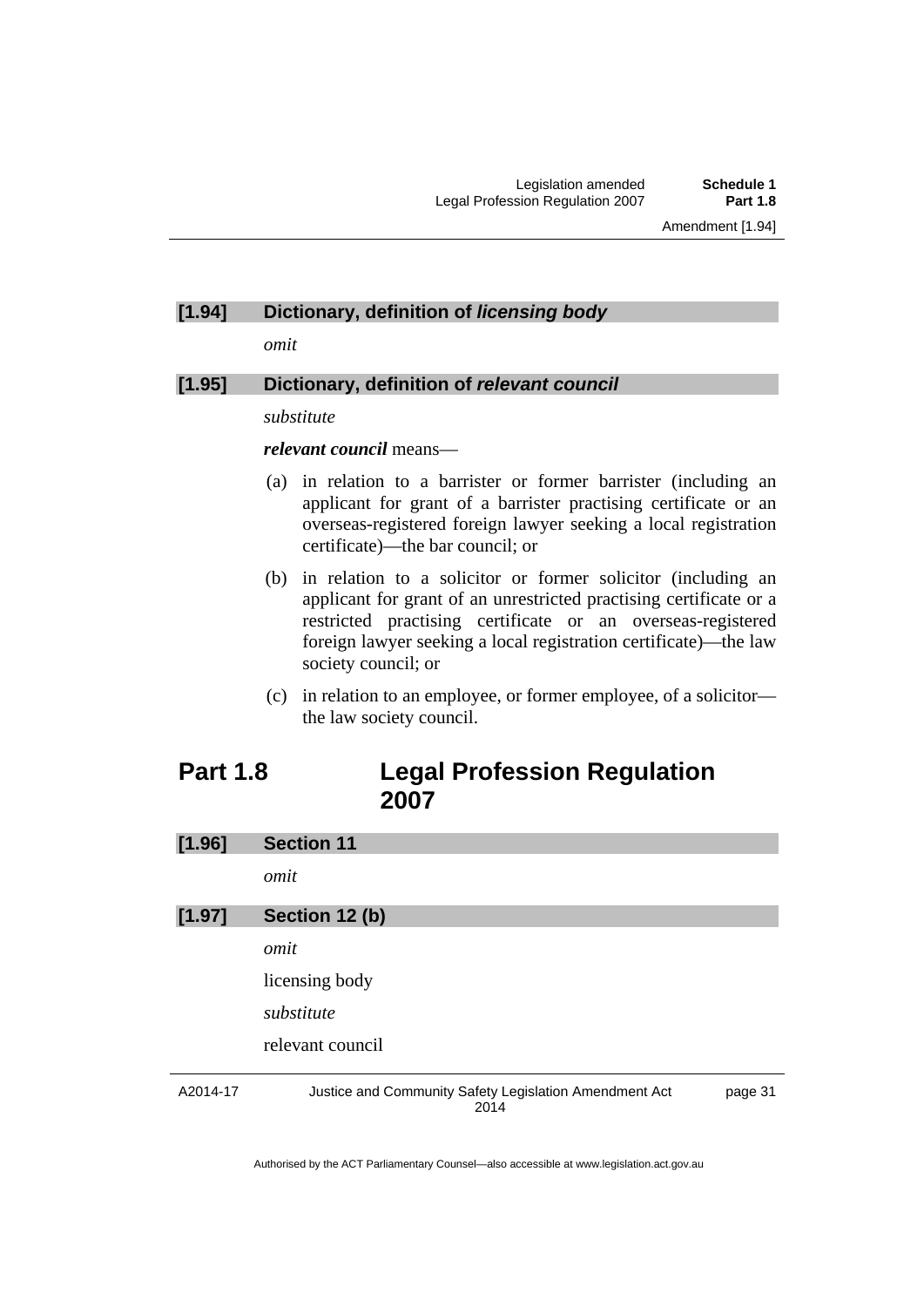**Schedule 1** Legislation amended<br> **Part 1.8** Legal Profession Rec Legal Profession Regulation 2007 Amendment [1.98]

## **[1.98] Section 15 (1) to (4)**

*omit* 

licensing body

*substitute* 

relevant council

## **[1.99] Section 15 (5) and (6)**

#### *substitute*

 (5) If the relevant council is satisfied that the special circumstances exist, the relevant council is required not to include the particulars in the register unless the relevant council considers that the public interest in maintaining public access to the particulars outweighs any individual interest in the particulars not being publicly available.

## **[1.100] Section 17**

*omit* 

## **[1.101] Section 28**

*omit* 

licensing body *substitute* 

relevant council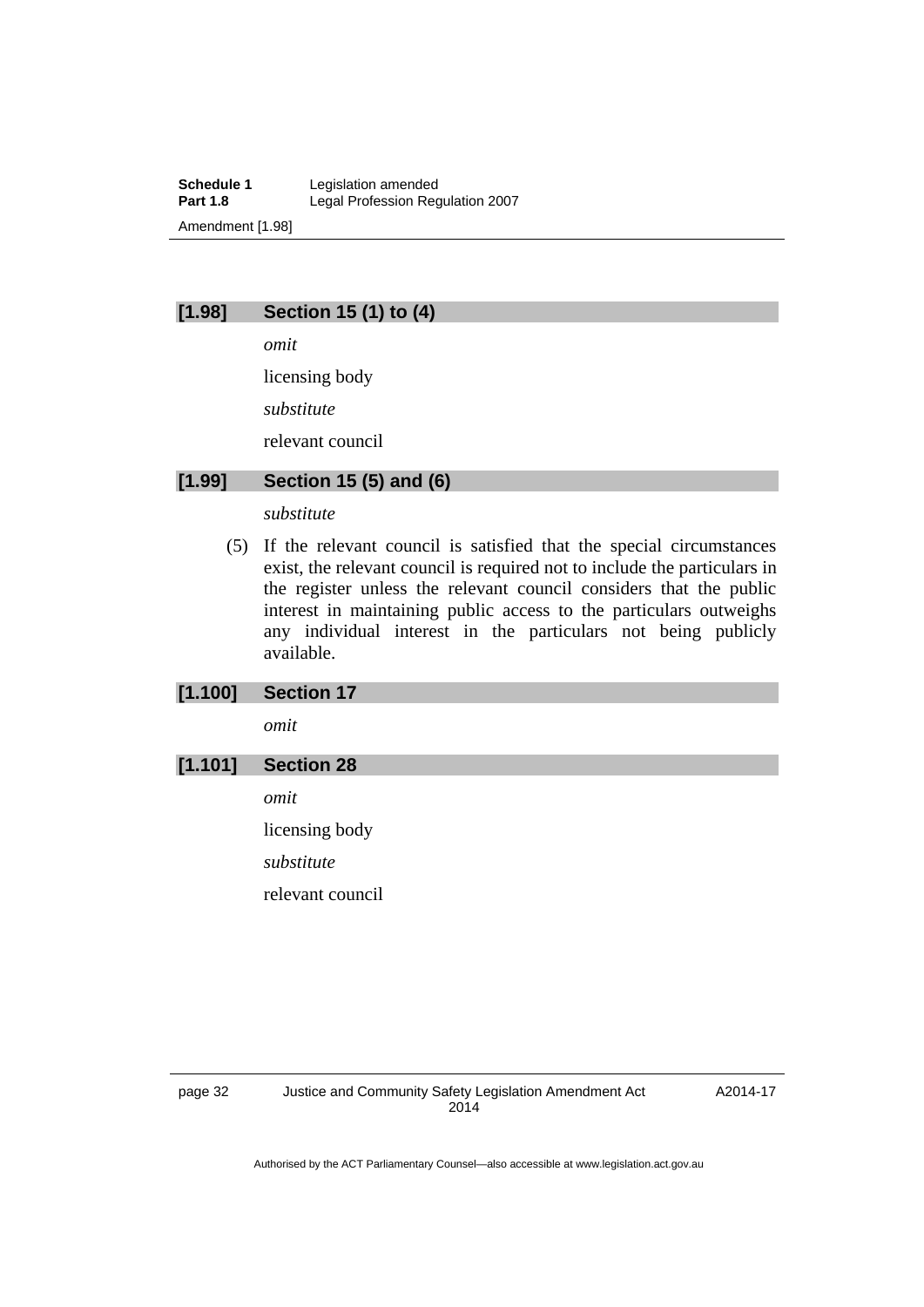Amendment [1.102]

**[1.102] Section 37 (3) (d) etc** 

*omit* 

licensing body

*substitute* 

law society council

*in* 

- $\bullet$  section 37 (3) (d)
- section 50
- $\bullet$  section 65 (1)
- section 79 (1) and (2)
- sections 80 and 81

## **[1.103] Section 84**

*omit* 

#### **[1.104] Dictionary, note 3**

*omit* 

licensing body

# <span id="page-34-0"></span>**Part 1.9 Public Trustee Act 1985**

## **[1.105] Section 25A (1)**

#### *omit*

under section 25

#### A2014-17

page 33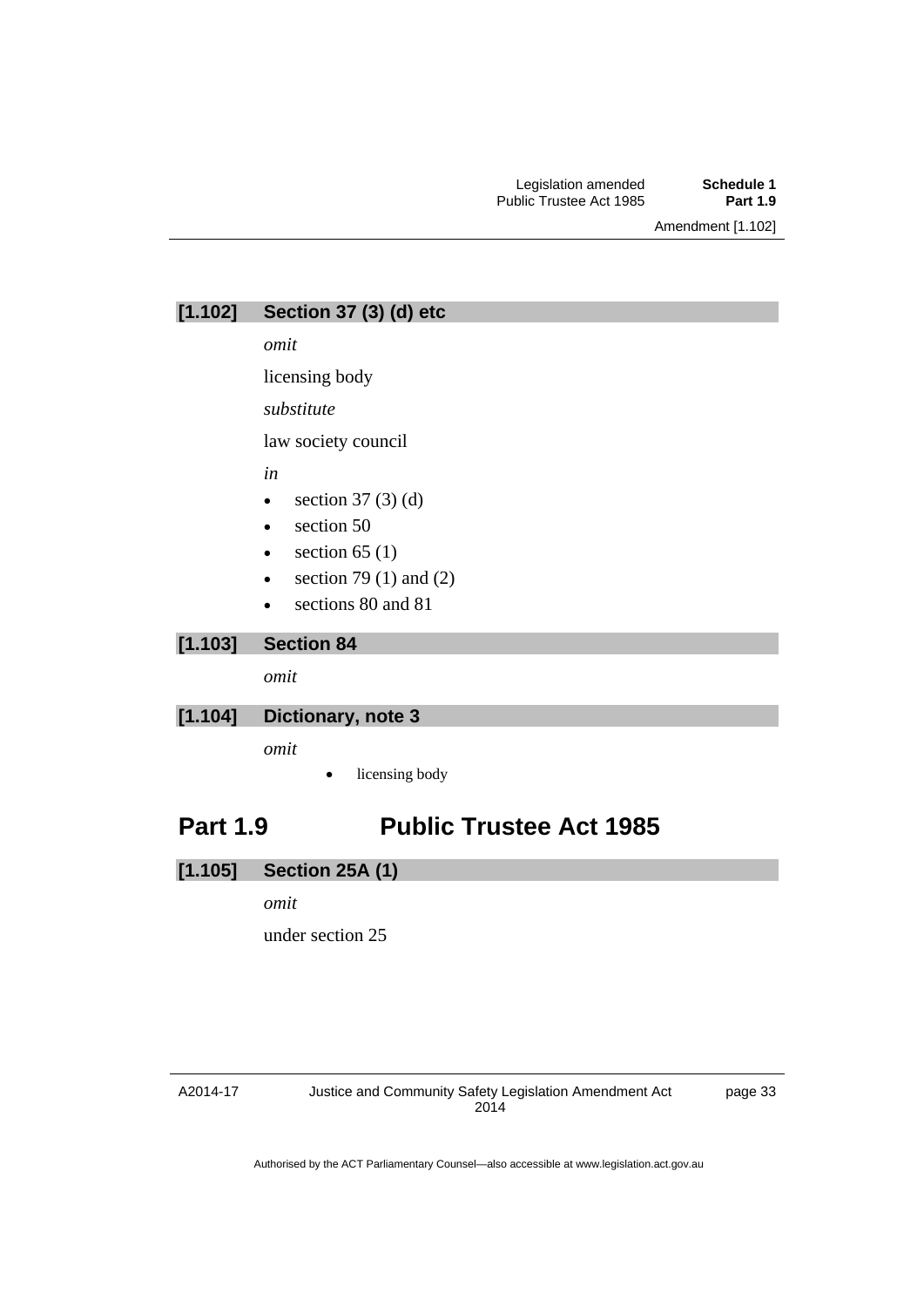**Schedule 1** Legislation amended<br> **Part 1.10** Workers Compensati **Part 1.10** Workers Compensation Act 1951 Amendment [1.106]

# **[1.106] Section 33 (2) (e)**

*omit*  6 *substitute*  3

# <span id="page-35-0"></span>**Part 1.10 Workers Compensation Act 1951**

## **[1.107] Dictionary, definition of** *AWE***, paragraph (a)**

*omit* 

employees average weekly

*substitute* 

males

page 34 Justice and Community Safety Legislation Amendment Act 2014

A2014-17